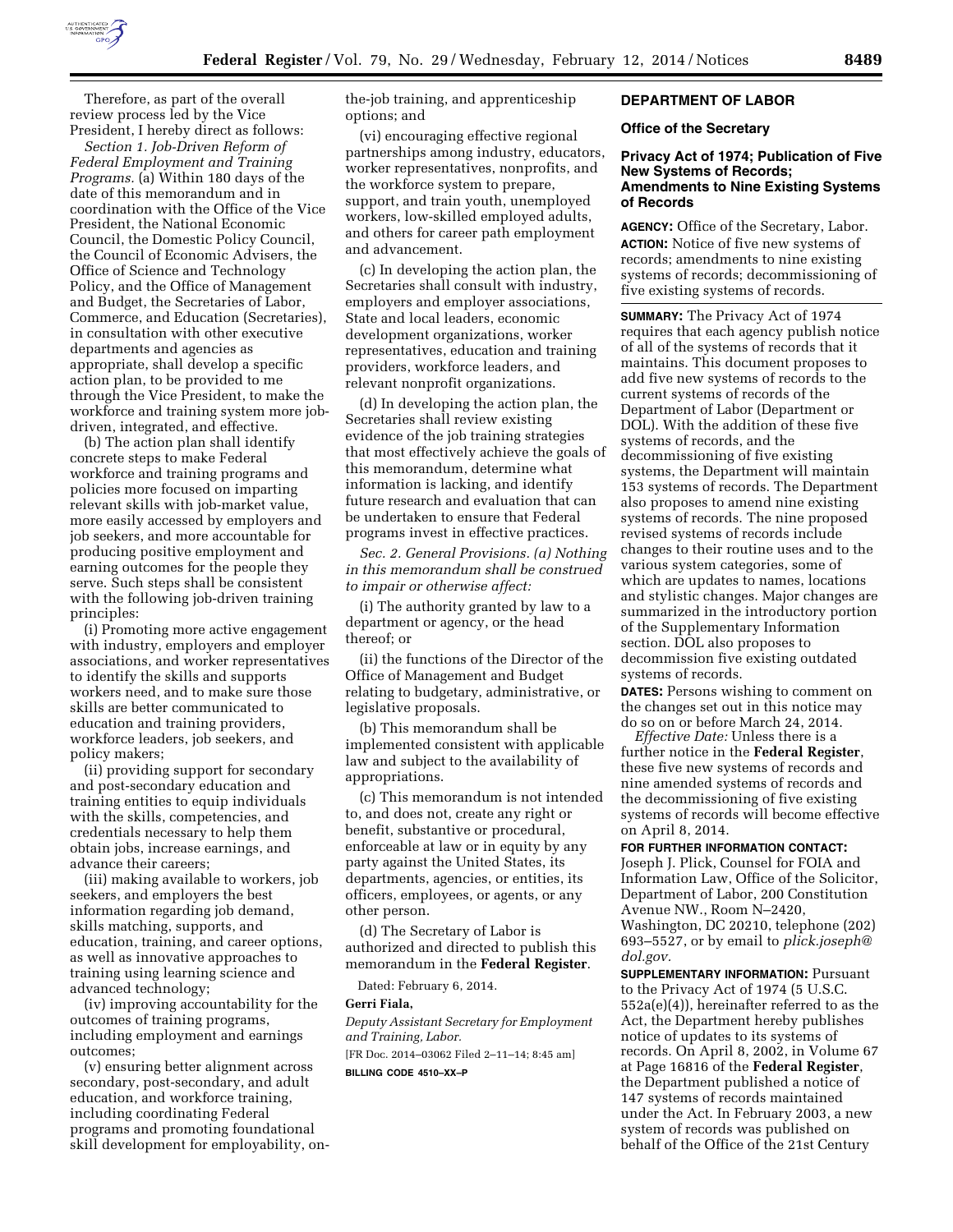Workforce, entitled DOL/21st CENTURY–1, *Correspondents with the Office of the 21st Century Workforce,*  which appeared at 68 FR 6185 (February 6, 2003). Additionally, in September 2003, the Department amended two existing systems of records, which appear at 68 FR 54012 (September 15, 2003). On January 11, 2012, the Department published five new and five amended systems of records, which appear at 77 FR 1728 (January 11, 2012).

This current document presents five new systems of records, amends nine systems of records, and proposes decommissioning of five systems of records, bringing the Department's total number of systems of records to 153. This notice first provides a summary of the five new, nine amended systems of records, and five proposed decommissioned systems of records, and then provides the Universal Routine Uses applicable to all systems of records, followed by the text of each of the new and amended systems of records.

1. The first new system is entitled DOL/ADJBDS–1, *DOL Appeals Management System (AMS)* (see Notice of Changes to Systems of Records, Section I below). This system contains information maintained by the Department concerning parties involved in appeals proceedings before the Administrative Review Board (ARB), Benefits Review Board (BRB), and Employees' Compensations Appeals Board (ECAB), collectively referred to as ''the Boards.'' As part of a long-term initiative to modernize their management information systems, the Boards have undertaken and completed a consolidation of four legacy computer systems into the DOL Appeals Management System (AMS). AMS now processes and stores the information previously contained in the following legacy systems:

a. DOL/ARB–1, *Administrative Review Board Appeals files.*  b. DOL/BRB–1, *Appeals Benefits* 

*Review Board.*  c. DOL/ECAB–1, *Employees'* 

*Compensation Appeals Board Docket Records.* 

d. DOL/ECAB–2, *Employees' Compensation Appeals Board Deposition Records.* 

2. The second new system is entitled DOL/BLS–21, *Data Sharing Agreements Database (DSA)* (see Notice of Changes to Systems of Records, Section II below). This system contains information maintained by the Department's Bureau of Labor Statistics (BLS) concerning individuals who have been granted access to non-public information in data files maintained by BLS, and who have

signed confidentiality agreements under the Confidential Information Protection and Statistical Efficiency Act (CIPSEA).

3. The third new system is entitled DOL/CENTRAL–4, *Department of Labor Advisory Committees Members Files*  (see Notice of Changes to System of Records, Section III below). The duties of the Committee Management Officer, previously located in the Office of Small Business Programs (OSPB), have been re-assigned to the Office of the Secretary. Therefore, the system of records titled DOL/OSBP–2, Department of Labor Advisory Committees Members Files, is proposed to be decommissioned. DOL/CENTRAL–4, Department of Labor Advisory Committees Members Files will include the contents of the decommissioned DOL/OSBP–2 system.

4. The fourth new system is entitled DOL/OMBUDSMAN–1, *Office of the Ombudsman for the Energy Employees Occupational Illness Compensation Program Act (EEOICPA) File* (see Notice of Changes to System of Records, Section IV below). This system contains records of contacts with and correspondence between individuals who are interested in obtaining information concerning their potential entitlement under Parts B and E of the EEOICPA.

5. The fifth new system is entitled DOL/VETS–4, *VETS Employee Conduct Investigations* (see Notice of Changes to System of Records, Section V below). This system contains records of investigations into allegations of employee misconduct within the Veterans' Employment and Training Service (VETS).

6. In the first proposed amendment to a system of records (see Notice of Changes to Systems of Record, Section VI below), the Department proposes to amend DOL/OASAM–12, *Administrative Grievance Records,* to add the phrase ''settlement agreements'' to the section titled ''Categories of records in the system.'' In addition, system location and several other categories are proposed to be refined.

7. In the second proposed amendment to a system of records (see Notice of Changes to Systems of Records, Section VII below), the Department proposes to amend DOL/OASAM–17, *Equal Employment Opportunity Complaint Files,* to clarify the "System location" sections. In addition, several other categories are proposed to be refined.

8. In the third proposed amendment to a system of records (see Notice of Changes to Systems of Records, Section VIII below), the Department proposes to amend DOL/OASAM–19, *Negotiated Grievance Procedure and Unfair Labor* 

*Practice Files,* to clarify the ''System location'' sections. In addition, several other categories are proposed to be refined.

9. In the fourth proposed amendment to a system of records (see Notice of Changes to Systems of Records, Section IX below), the Department proposes to amend DOL/OASAM–22, *Civil Rights Center Discrimination Complaint Files,*  to clarify the ''System location'' sections. In addition, several other categories are proposed to be refined.

10. In the fifth proposed amendment to a system of records (see Notice of Changes to Systems of Records, Section X below), the Department proposes to amend DOL/OCFO–2, *New Core Financial Management System (NCFMS),* by updating the system name. In addition, several other categories are proposed to be refined.

11. In the sixth proposed amendment to a system of records (see Notice of Changes to Systems of Records, Section XI below), the Department proposes to amend DOL/ODEP–2, *Workforce Recruitment Program for College Students with Disabilities (WRP) Database,* by updating the system name; storage, retention and disposal of records information; and the categories of records contained in the system. In addition, several other categories are proposed to be refined.

12. In the seventh proposed amendment to a system of records (see Notice of Changes to Systems of Records, Section XII below), the Department proposes to amend DOL/ OALJ–2, *Office of Administrative Law Judges Case Files,* by revising the statement of Authority for maintenance of the system.

13. In the eighth proposed amendment to a system of records (see Notice of Changes to Systems of Records, Section XIII below), the Department proposes to amend DOL/ OSHA–6, *Program Activity File,* by updating the system location, the categories of individuals covered by the system, and the records contained in the system. In addition, several other categories are proposed to be refined.

14. In the ninth proposed amendment to a system of records (see Notice of Changes to Systems of Records, Section XIV below), the Department proposes to amend DOL/SOL–15, *Solicitor's Office Litigation Files,* to add the phrase ''settlement agreements'' to the section titled ''Categories of records in the system,'' and to clarify the ''System location'' section. In addition, several other categories are proposed to be refined.

15. The Department proposes to decommission five legacy systems of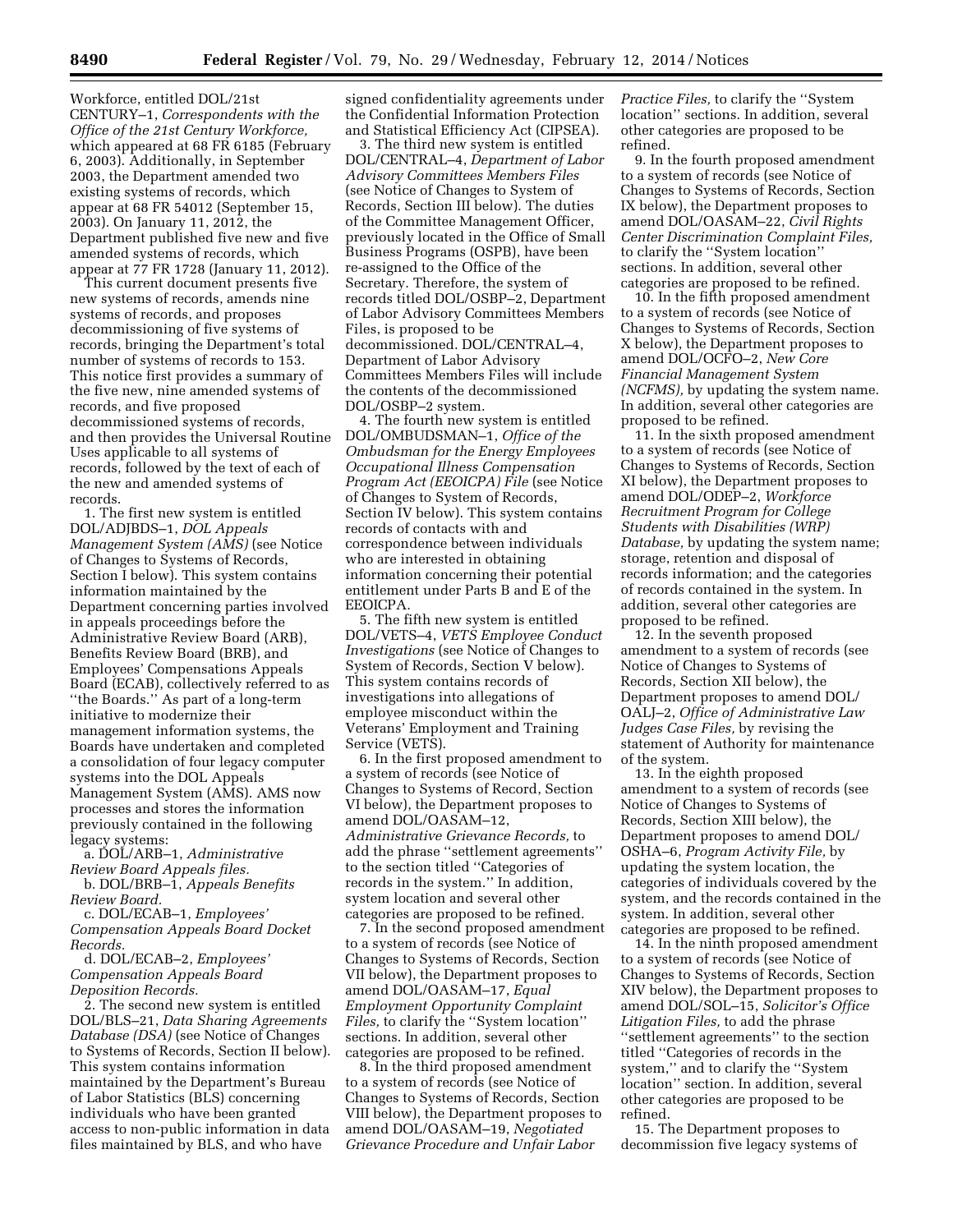records (See Notice of Changes to Systems of Records, Section XV below). The first four decommissioned systems are entitled DOL/ARB–1, *Administrative Review Board Appeals files;* DOL/BRB– 1, *Appeals Benefits Review Board;* DOL/ ECAB–1, *Employees' Compensation Appeals Board Docket Records;* and DOL/ECAB–2, *Employees' Compensation Appeals Board Deposition.* The proposed decommissioned systems of records are being consolidated into a new systems of records as discussed in Paragraph 1 above. The Department also proposes to decommission a fifth system of records entitled DOL/OSBP–2, *Department of Labor Advisory Committees Members Files.* The proposed decommissioned systems of records is being eliminated as discussed in Paragraph 3 above.

The public, the Office of Management and Budget (OMB) and Congress are invited to submit written comments on the five new systems, the proposed amendments to nine existing systems, and the proposed decommissioning of five existing systems. A report on the five new systems and the proposed amendments to nine existing systems and proposed decommissioning of five existing systems has been provided to OMB and the Congress as required by OMB Circular A–130, Revised, and 5 U.S.C. 552a(r).

In its April 8, 2002, publication, the Department gave notice of 12 routine uses that apply to all of its systems of records, except for DOL/OASAM–5, DOL/OASAM–7, and DOL/CENTRAL– 3. These 12 routine uses were presented in the General Prefatory Statement for that document, and appeared at Page 16825 of Volume 67 of the **Federal Register**. At this time, as a convenience to the reader of this document, we are republishing this General Prefatory Statement. This republication shall include the statement, also contained in the 2002 and 2011 publications, that pursuant to the Flexiplace Program (also known as ''telework'' consistent with the Telework Enforcement Act), the system location for all systems of records may be temporarily located at alternate worksites, including remote locations, employees' homes, or at geographically convenient satellite offices for part of the workweek.

# **Thomas E. Perez,**

*Secretary of Labor.* 

#### **General Prefatory Statement**

# *A. Universal Routine Uses of the Records*

The following routine uses of the records apply to and are incorporated by reference into each system of records

published below unless the text of a particular notice of a system of records indicates otherwise. These routine uses *do not* apply to DOL/OASAM–5, *Rehabilitation and Counseling File;*  DOL/OASAM–7, *Employee Medical Records,* and DOL/CENTRAL–3, *Internal Investigations of Harassing Conduct.* 

1. To disclose the records to the Department of Justice when: (a) The agency or any component thereof; or (b) any employee of the agency in his or her official capacity; or (c) the United States Government, is a party to litigation or has an interest in such litigation, and by careful review, the agency determines that the records are both relevant and necessary to the litigation, and the use of such records by the Department of Justice is for a purpose that is compatible with the purpose for which the agency collected the records.

2. To disclose the records in a proceeding before a court or adjudicative body, when: (a) The agency or any component thereof; or (b) any employee of the agency in his or her official capacity; or (c) any employee of the agency in his or her individual capacity; or (d) the United States Government, is a party to litigation or has an interest in such litigation, and by careful review, the agency determines that the records are both relevant and necessary to the litigation, and that the use of such records is for a purpose that is compatible with the purpose for which the agency collected the records.

3. When a record on its face, or in conjunction with other information, indicates a violation or potential violation of law, whether civil, criminal or regulatory in nature, and whether arising by general statute or particular program statute, or by regulation, rule, or order issued pursuant thereto, disclosure may be made to the appropriate agency, whether Federal, foreign, State, local, or tribal, or other public authority responsible for enforcing, investigating or prosecuting such violation or charged with enforcing or implementing the statute, or rule, regulation, or order issued pursuant thereto, if the agency determines by careful review that the records or information are both relevant and necessary to any enforcement, regulatory, investigative or prosecutive responsibility of the receiving entity, and that the use of such records or information is for a purpose that is compatible with the purposes for which the agency collected the records.

4. To a Member of Congress or to a Congressional staff member in response to an inquiry of the Congressional office made at the written request of the

constituent about whom the record is maintained.

5. To the National Archives and Records Administration or to the General Services Administration for records management inspections conducted pursuant to 44 U.S.C. 2904 and 2906.

6. To disclose to contractors, employees of contractors, consultants, grantees, and volunteers who have been engaged to assist the agency in the performance of or working on a contract, service, grant, cooperative agreement or other activity or service for the Federal Government.

**Note:** Recipients shall be required to comply with the requirements of the Privacy Act of 1974, as amended, 5 U.S.C. 552a; *see also* 5 U.S.C. 552a(m).

7. To the parent locator service of the Department of Health and Human Services or to other authorized persons defined by Public Law 93–647 (42 U.S.C. 653(c)) the name and current address of an individual for the purpose of locating a parent who is not paying required child support.

8. To any source from which information is requested in the course of a law enforcement or grievance investigation, or in the course of an investigation concerning retention of an employee or other personnel action, the retention of a security clearance, the letting of a contract, the retention of a grant, or the retention of any other benefit, to the extent necessary to identify the individual, inform the source of the purpose(s) of the request, and identify the type of information requested.

9. To a Federal, State, local, foreign, tribal, or other public authority of the fact that this system of records contains information relevant to the hiring or retention of an employee, the granting or retention of a security clearance, the letting of a contract, a suspension or debarment determination or the issuance or retention of a license, grant, or other benefit.

10. To the Office of Management and Budget during the coordination and clearance process in connection with legislative matters.

11. To the Department of the Treasury, and a debt collection agency with which the United States has contracted for collection services, to recover debts owed to the United States.

12. To the news media and the public when (1) the matter under investigation has become public knowledge, (2) the Solicitor of Labor determines that disclosure is necessary to preserve confidence in the integrity of the Department or is necessary to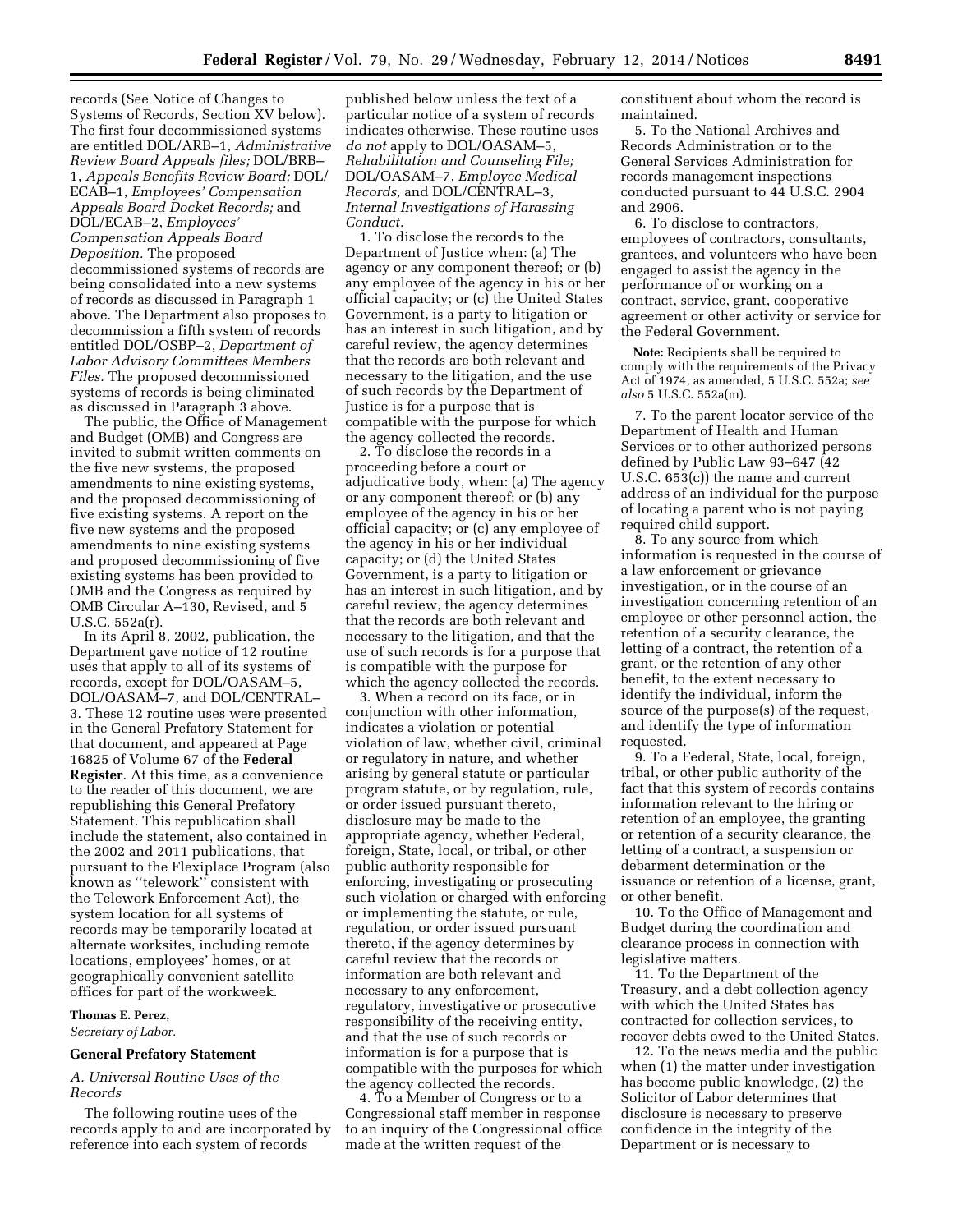demonstrate the accountability of the Department's officers, employees, or individuals covered by this system, or (3) the Solicitor of Labor determines that there exists a legitimate public interest in the disclosure of the information, provided the Solicitor of Labor determines in any of these situations that the public interest in disclosure of specific information in the context of a particular case outweighs the resulting invasion of personal privacy.

# *B. System Location—Flexiplace Programs*

The following paragraph applies to and is incorporated by reference into all of the Department's systems of records under the Privacy Act, within the category entitled, SYSTEM LOCATION:

Pursuant to the Department of Labor's Flexiplace Programs (also known as ''telework'' pursuant to the Telework Enhancement Act), copies of records may be temporarily located at alternative worksites, including employees' homes or at geographically convenient satellite offices for part of the workweek. All appropriate safeguards will be taken at these sites.

*C. Notice of Changes to Systems of Records* 

# **I. PUBLICATION OF A FIRST NEW SYSTEM OF RECORDS**

# **DOL/ADJBDS–1**

#### **SYSTEM NAMES:**

DOL Appeals Management System (AMS)

# **SECURITY CLASSIFICATION:**

None.

# **SYSTEM LOCATION:**

Offices of the Boards and their Information Technology (IT) service provider(s).

# **CATEGORIES OF INDIVIDUALS COVERED BY THE SYSTEM:**

Parties involved in appeals proceedings before the Administrative Review Board (ARB), Benefits Review Board (BRB), and Employees' Compensation Appeals Board (ECAB), collectively referred to as the Boards.

# **CATEGORIES OF RECORDS IN THE SYSTEM:**

Records contain information assembled in case files pertaining to appeals to the Boards with respect to claims of employees for benefits under various statutes and programs.

# **AUTHORITY FOR MAINTENANCE OF THE SYSTEM:**

5 U.S.C. 301; Freedom of Information Act (5 U.S.C. 552); Privacy Act of 1974 (5 U.S.C. 552a); 30 U.S.C. 901–62

(1982); 33 U.S.C. 901–50 (1982); 42 U.S.C. 1651–54 (1982); 36 DC Code 501– 04 (1973); 5 U.S.C. 8171–73 (1982); 42 U.S.C. 1701–17 (1982); Surface Transportation Assistance Act, 49 U.S.C. 31105; 29 CFR part 1978; Energy Reorganization Act of 1974, as amended, 42 U.S.C. 5851 (1988); Clean Air Act, 42 U.S.C. 7622 (1988); Water Pollution Control Act, 33 U.S.C. 1367 (1988); Solid Waste Disposal Act, 42 U.S.C. 6971(a) (1988); Safe Drinking Water Act, 42 U.S.C. 300j–9 (1988); Toxic Substances Control Act, 15 U.S.C. 2622 (1988); Comprehensive Environmental Response Compensation and Liability Act, 42 U.S.C. 9610 (1988); Comprehensive Employment and Training Act, as amended, 29 U.S.C. 801 (Supp. V 1981); Job Training Partnership Act, 29 U.S.C. 1576; 20 CFR part 627; Workforce Investment Act of 1998, 29 U.S.C. 2801 *et seq.,* Davis-Bacon Act, 40 U.S.C. 276a (1994); McNamara-O'Hara Service Contract Act of 1965, as amended; Migrant and Seasonal Agricultural Worker Protection Act, 29 U.S.C. 1813(b), 1853(b) (1988); Longshore and Harbor Workers' Compensation Act, 33 U.S.C. 907(j) (1988); Walsh-Healey Public Contracts Act, as amended, 41 U.S.C. 38; 41 CFR part 50–203; Age Discrimination Act of 1975, 42 U.S.C. 6101–6107 (1988); Title VI of the Civil Rights Act of 1964; Contract Work Hours and Safety Standards Act, 40 U.S.C. 327 et seq.; 29 CFR part 6; Title IX of the Education Amendments of 1972, 20 U.S.C. 1681– 1686 (1988); Employee Polygraph Protection Act of 1988, 29 U.S.C. 2001– 2009 (1988); Equal Access to Justice Act, 5 U.S.C. 504 (1988); Executive Order No. 11,246, as amended, 3 CFR 339 (1964–1965 Comp.) reprinted in 42 U.S.C. 2000e app.; Fair Labor Standards Act of 1938, as amended, 29 U.S.C. 203(m) and (t), 211(d), 214(c) (1988); Federal Unemployment Tax Act, 26 U.S.C. 3304; Immigration Reform and Control Act of 1986, 8 U.S.C. 1101(a)(15)(H)(ii)(a), 1184(c), 1188 (1988); National Apprenticeship Act, 29 U.S.C. 50 (1988); Program Fraud Civil Remedies Act of 1986, 31 U.S.C. 3801– 3812 (1988); Sections 503 and 504 of the Rehabilitation Act of 1973, as amended, 29 U.S.C. 793, 794 (1988); Social Security Act, 42 U.S.C. 503 (Supp. V 1987); Single Audit Act of 1984, 31 U.S.C. 7501–7507 (1988); Trade Act of 1974, as amended, 26 U.S.C. 3302; Vietnam Era Veterans Readjustment Assistance Act, as amended, 38 U.S.C. 4212 (1988); and any laws enacted after May 3, 1996, which by statute, law or regulation provide for final decisions by the Secretary of Labor upon appeal or

review of decisions or recommended decisions of ALJs; 5 U.S.C. 8101 et seq.

#### **PURPOSE:**

Records are maintained for use in adjudication of appeals.

# **ROUTINE USES OF RECORDS MAINTAINED IN THE SYSTEM, INCLUDING CATEGORIES OF USERS AND THE PURPOSES OF SUCH USES:**

In addition to those universal routine uses listed in the General Prefatory Statement to this document, disclosure outside the Department of Labor may be made to federal courts. The Boards decisions are sent to commercial publishing companies for publication, and are also placed on the respective Board's Internet Web site.

#### **DISCLOSURE TO CONSUMER REPORTING AGENCIES:**

None.

# **POLICIES AND PRACTICES FOR STORING, RETRIEVING, ACCESSING, RETAINING, AND DISPOSING OF RECORDS IN THE SYSTEM:**

# **STORAGE:**

Files are stored electronically and/or on paper.

#### **RETRIEVABILITY:**

Records are retrieved by the Boards' docket number, Office of Administrative Law Judges (OALJ) number, Office of Workers' Compensation Programs (OWCP) number and claimant's name.

#### **SAFEGUARDS:**

Access by authorized personnel only. Computer security safeguards are used for electronically stored data and locked locations for paper files.

# **RETENTION AND DISPOSAL:**

The Board retains the case file until it renders a decision on the appeal. The case file is then returned to the appropriate lower, adjudicatory entity (*e.g.,* the OWCP or OALJ). Copies of the appeal decision are retained permanently.

# **SYSTEM MANAGER(S) AND ADDRESS:**

Clerk of the Board, Benefits Review Board, U.S. Department of Labor, 200 Constitution Avenue NW., Washington, DC 20210.

# **NOTIFICATION PROCEDURE:**

Individuals requesting information pertaining to them should send a written and signed request to the System Manager.

# **RECORD ACCESS PROCEDURES:**

A request for access may be addressed to the System Manager. The request must be in writing and be signed by the requester.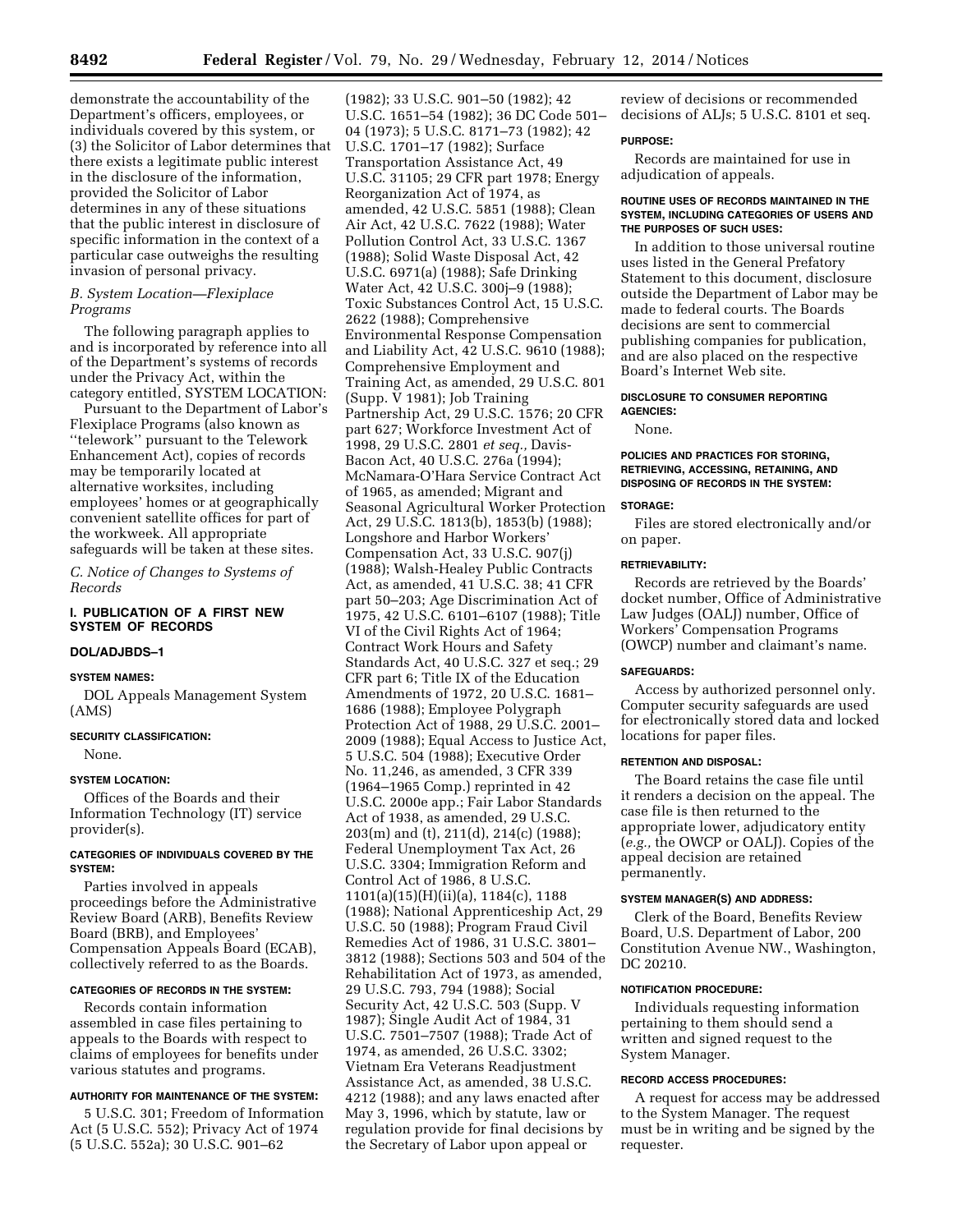#### **CONTESTING RECORD PROCEDURES:**

A petition for amendment shall be addressed to the System Manager.

#### **RECORD SOURCE CATEGORIES:**

Records in the system include information submitted by claimants, employers, carriers, and other persons involved in appeals proceedings, as well as by the Government.

#### **SYSTEMS EXEMPTED FROM CERTAIN PROVISIONS OF THE ACT:**

None.

#### **II. PUBLICATION OF A SECOND NEW SYSTEM OF RECORDS**

# **DOL/BLS–21**

#### **SYSTEM NAME:**

Data Sharing Agreements Database (DSA).

# **SECURITY CLASSIFICATION:**

None.

#### **SYSTEM LOCATION:**

Offices of the Bureau of Labor Statistics (BLS).

# **CATEGORIES OF INDIVIDUALS COVERED BY THE SYSTEM:**

Applicants and recipients of BLS data sharing agreements who are granted access to non-public BLS data files. Individuals may be federal employees or private individuals designated as ''agents'' under the Confidential Information Protection and Statistical Efficiency Act (CIPSEA).

# **CATEGORIES OF RECORDS IN THE SYSTEM:**

Records include individuals' names, addresses, telephone numbers, email addresses, organizational affiliation, project title, and project description. The records also include the name, addresses, telephone numbers, and email addresses of the signing official for the agreement at the individual's organization.

#### **AUTHORITY FOR MAINTENANCE OF THE SYSTEM:**

5 U.S.C. 301.

# **PURPOSE(S):**

To assure that appropriate records on data sharing agreements are maintained and are available for official use.

#### **ROUTINE USES OF RECORDS MAINTAINED IN THE SYSTEM, INCLUDING CATEGORIES OF USERS AND THE PURPOSES OF SUCH USES:**

None, except for those universal routine uses listed in the General Prefatory Statement to this document.

# **DISCLOSURE TO CONSUMER REPORTING AGENCIES:**

None.

**POLICIES AND PRACTICES FOR STORING, RETRIEVING, ACCESSING, RETAINING AND DISPOSING OF RECORDS IN THE SYSTEM:** 

# **STORAGE:**

Files are stored electronically and/or on paper.

# **RETRIEVABILITY:**

Files are retrieved by individual's name.

#### **SAFEGUARDS:**

Access by authorized personnel only. Computer security safeguards are used for electronically stored data and locked locations for paper files.

# **RETENTION AND DISPOSAL:**

Records are retained for 5 years after agreement has become inactive (i.e. expired), in accordance with BLS Records Schedule N1–257–88–1, Item 216.

#### **SYSTEM MANAGER(S) AND ADDRESS:**

Data Sharing Agreement Coordinator, Division of Management Systems, Office of Administration, Bureau of Labor Statistics, Postal Square Building, 2 Massachusetts Avenue NE., Washington DC, 20210.

# **NOTIFICATION PROCEDURE:**

Inquiries should be mailed to the System Manager.

#### **RECORD ACCESS PROCEDURES:**

A request for access should be mailed to the System Manager.

#### **CONTESTING RECORD PROCEDURES:**

A petition for amendment should be mailed to the System Manager.

#### **RECORD SOURCE CATEGORIES:**

Information contained in this system is obtained from applicants and recipients of BLS data sharing agreements who request and/or are granted access to non-public BLS data files.

**SYSTEMS EXEMPTED FROM CERTAIN PROVISIONS OF THE ACT:** 

None.

# **III. PUBLICATION OF A THIRD NEW SYSTEM OF RECORDS**

# **DOL/CENTRAL–4**

# **SYSTEM NAME:**

Department of Labor Advisory Committees Members Files.

# **SECURITY CLASSIFICATION:**

None.

#### **SYSTEM LOCATION:**

Offices in the various components within the U.S. Department of Labor that sponsor DOL Advisory Committees, at the Frances Perkins Building, 200 Constitution Avenue NW., Washington, DC 20210, or other Department offices.

# **CATEGORIES OF INDIVIDUALS COVERED BY THE SYSTEM:**

Present and former members of advisory committees established by the Department, and candidates for a position on an advisory committee.

# **CATEGORIES OF RECORDS IN THE SYSTEM:**

Records contained in this system are biographical information of individuals submitted by them because they are or have been members, or are being considered for membership on the committees. The records also include the biographical information regarding individuals who have been nominated for membership on advisory committees.

# **AUTHORITY FOR MAINTENANCE OF THE SYSTEM:**  5 U.S.C. 301.

#### **PURPOSE(S):**

The records are used to ensure that all appropriate personal records of advisory committee members, and nominees, are retained and are available for official use.

# **ROUTINE USES OF RECORDS MAINTAINED IN THE SYSTEM, INCLUDING CATEGORIES OF USERS AND THE PURPOSES OF SUCH USES:**

In addition to those universal routine uses listed in the General Prefatory Statement to this document, information in these records may be disclosed to the General Services Administration when necessary to comply with the Federal Advisory Committee Act.

#### **DISCLOSURE TO CONSUMER REPORTING AGENCIES:**

None.

#### **POLICIES AND PRACTICES FOR STORING, RETRIEVING, ACCESSING, RETAINING, AND DISPOSING OF RECORDS IN THE SYSTEM:**

#### **STORAGE:**

Files are stored electronically and/or on paper.

#### **RETRIEVABILITY:**

Records are retrieved by member name, nominee name, committee name, or via identification number if electronically maintained.

#### **SAFEGUARDS:**

Access by authorized personnel only. Computer security safeguards are used for electronically stored data and locked locations for paper files.

# **RETENTION AND DISPOSAL:**

After a committee is terminated, its records are transferred to the National Archives and Records Administration for permanent retention.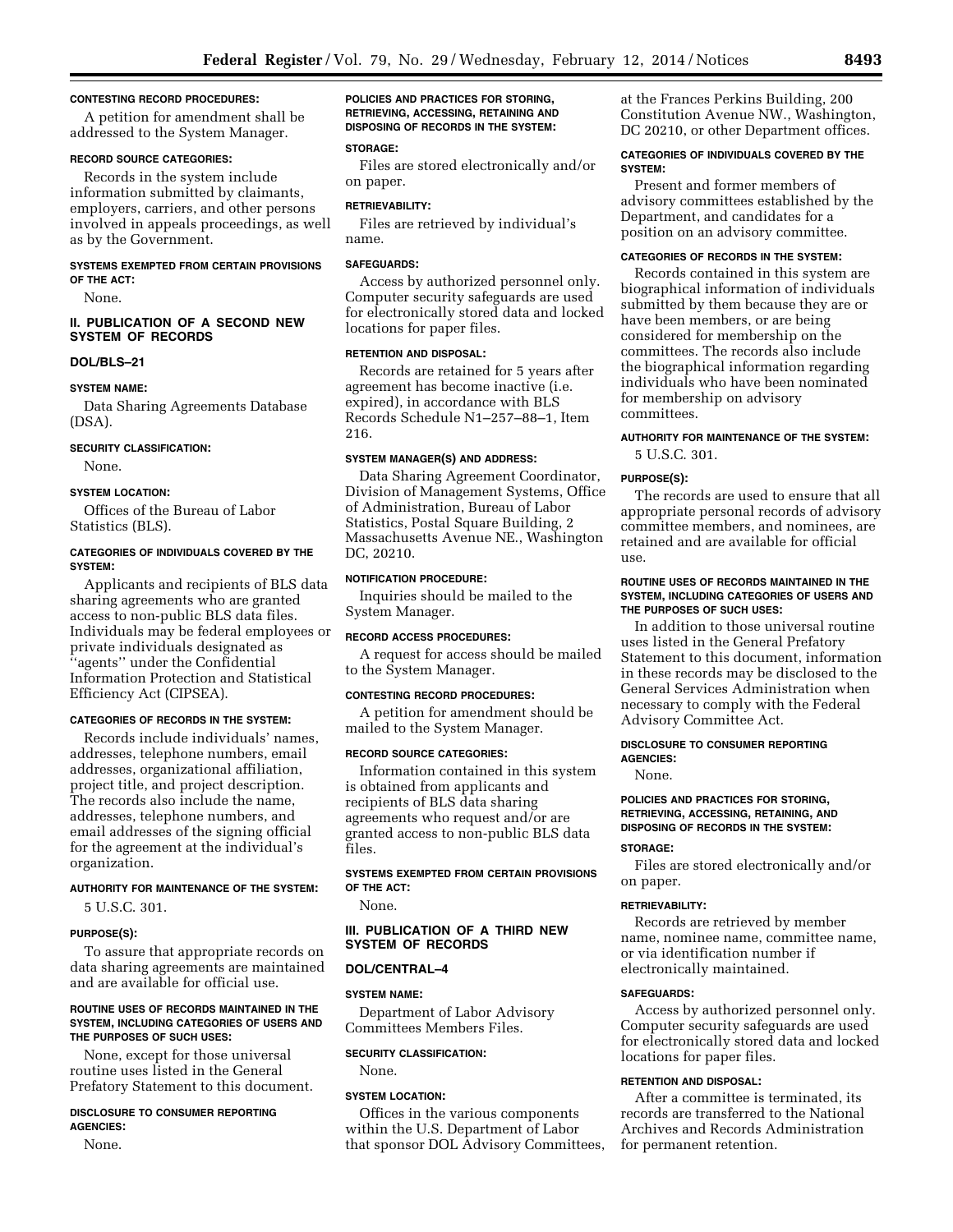#### **SYSTEM MANAGER(S) AND ADDRESS:**

The relevant agency head for the applicable component agency within the U.S. Department of Labor, 200 Constitution Ave. NW., Washington, DC 20210.

# **NOTIFICATION PROCEDURE:**

Individuals wishing to inquire whether this system of records contains information about them should send a written request to the System Manager. The written request must include the individual's full name, mailing address, and signature in order to allow the agency to locate and identify the records.

# **RECORD ACCESS PROCEDURES:**

A request for access should be sent to the System Manager as indicated in the Notification Procedure Section. The request should also include the name of the Committee.

# **CONTESTING RECORD PROCEDURES:**

A petition for amendment shall be addressed to the System Manager as indicated in the Notification Procedure Section.

# **RECORD SOURCE CATEGORIES:**

Information contained in this system relates to individual members of the committee and those persons making nominations to the committee.

# **SYSTEMS EXEMPTED FROM CERTAIN PROVISIONS OF THE ACT:**

None.

# **IV. PUBLICATION OF A FOURTH NEW SYSTEM OF RECORDS**

# **DOL/OMBUDSMAN–1**

# **SYSTEM NAME:**

Office of the Ombudsman for the Energy Employees Occupational Illness Compensation Program Act (EEOICPA) File.

### **SECURITY CLASSIFICATION:**

Most files and data are unclassified. Files and data in certain cases may have Top Secret classification and the rules concerning their maintenance and disclosure are determined by the agency that has given the information the security classification of Top Secret.

#### **SYSTEM LOCATION:**

U.S. Department of Labor, Office of the Ombudsman for the Energy Employees Occupational Illness Compensation Program Act, Frances Perkins Building, 200 Constitution Avenue NW., Washington, DC 20210.

#### **CATEGORIES OF INDIVIDUALS COVERED BY THE SYSTEM:**

Individuals or their survivors who are seeking benefits under the Energy Employees Occupational Illness Compensation Program Act (EEOICPA). These individuals include, but are not limited to, employees or survivors of employees of Department of Energy contractors and subcontractors, and certain uranium workers or survivors of those workers as described under Section 5 of the Radiation Employees Compensation Act (RECA).

# **CATEGORIES OF RECORDS IN THE SYSTEM:**

This system may contain the following kinds of records: Correspondence between the Office of the Ombudsman and claimants, potential claimants, and/or survivors of such individuals or correspondence between the Office of the Ombudsman and the program agency regarding those individuals' EEOICPA claims; logs recording and detailing communications between claimants, potential claimants, and/or survivors of such individuals and the Office of the Ombudsman; claim forms filed by or on behalf of injured individuals or their survivors seeking benefits under the EEOICPA; reports by the employee and/or the United States Department of Energy; employment records; exposure records; safety records or other incident reports; dose reconstruction records; workers' or family members' contemporaneous diaries, journals, or other notes; forms authorizing medical care and treatment; other medical records and reports; bills and other payment records; compensation payment records; formal orders for or against the payment of benefits; transcripts of hearings conducted; and any other medical, employment, or personal information submitted or gathered in connection with the claim or complaint.

The system may also contain information relating to dates of birth, marriage, divorce, and death; notes (written or typed in email or other correspondence) of telephone conversations conducted in connection with the claim or complaint; information relating to vocational and/ or medical rehabilitation plans and progress reports; records relating to court proceedings, insurance, banking and employment; articles from newspapers and other publications; information relating to other benefits (financial and otherwise) that the employee and/or survivor may be entitled to, including previously filed claims; and information received from various investigative agencies

concerning possible violations of civil or criminal laws.

The system may also contain consumer credit reports on individuals indebted to the United States including information relating to the debtor's assets, liabilities, income and expenses, personal financial statements, correspondence to and from the debtor, and information relating to the location of the debtor. In addition, the system may contain other records and reports relating to the implementation of the Federal Claims Collection Act (as amended), including investigative reports or administrative review matters. Individual records listed here are included in a claim file only insofar as they may be pertinent or applicable to the individual claiming benefits.

#### **AUTHORITY FOR MAINTENANCE OF THE SYSTEM:**

Energy Employees Occupational Illness Compensation Program Act of 2000, Title XXXVI of Public Law 106– 398, as amended by Public Law 108– 375, 3161 (October 28, 2004), 42 U.S.C. 7385s–15.

#### **PURPOSE(S):**

To fulfill the duties of the Ombudsman under the EEOICPA as specified by Congress. The EEOICPA establishes a program for compensating certain individuals for covered illnesses related to exposure to toxic substances. These records are necessary to provide information to the public regarding the benefits available under the EEOICPA and the procedures attendant to those benefits, as well as to prepare the Congressionally mandated Report to Congress detailing the complaints and concerns received in the Office of the Ombudsman concerning that program.

# **ROUTINE USES OF RECORDS MAINTAINED IN THE SYSTEM, INCLUDING CATEGORIES OF USERS AND THE PURPOSE OF SUCH USES:**

In addition to the universal routine uses listed in the General Prefatory Statement to this document, the Ombudsman may disclose relevant and necessary information to the Department of Labor's Office of Workers' Compensation Program (OWCP); the Department of Health and Human Services' National Institute for Occupational Safety and Health (NIOSH); and/or the Department of Energy's Office of Health and Safety in order for the Ombudsman to respond to inquiries made by claimants, potential claimants, and/or survivors of such individuals regarding those individuals' EEOICPA claims, to the extent necessary to identify the individual and inform the source of the purpose(s) of the request.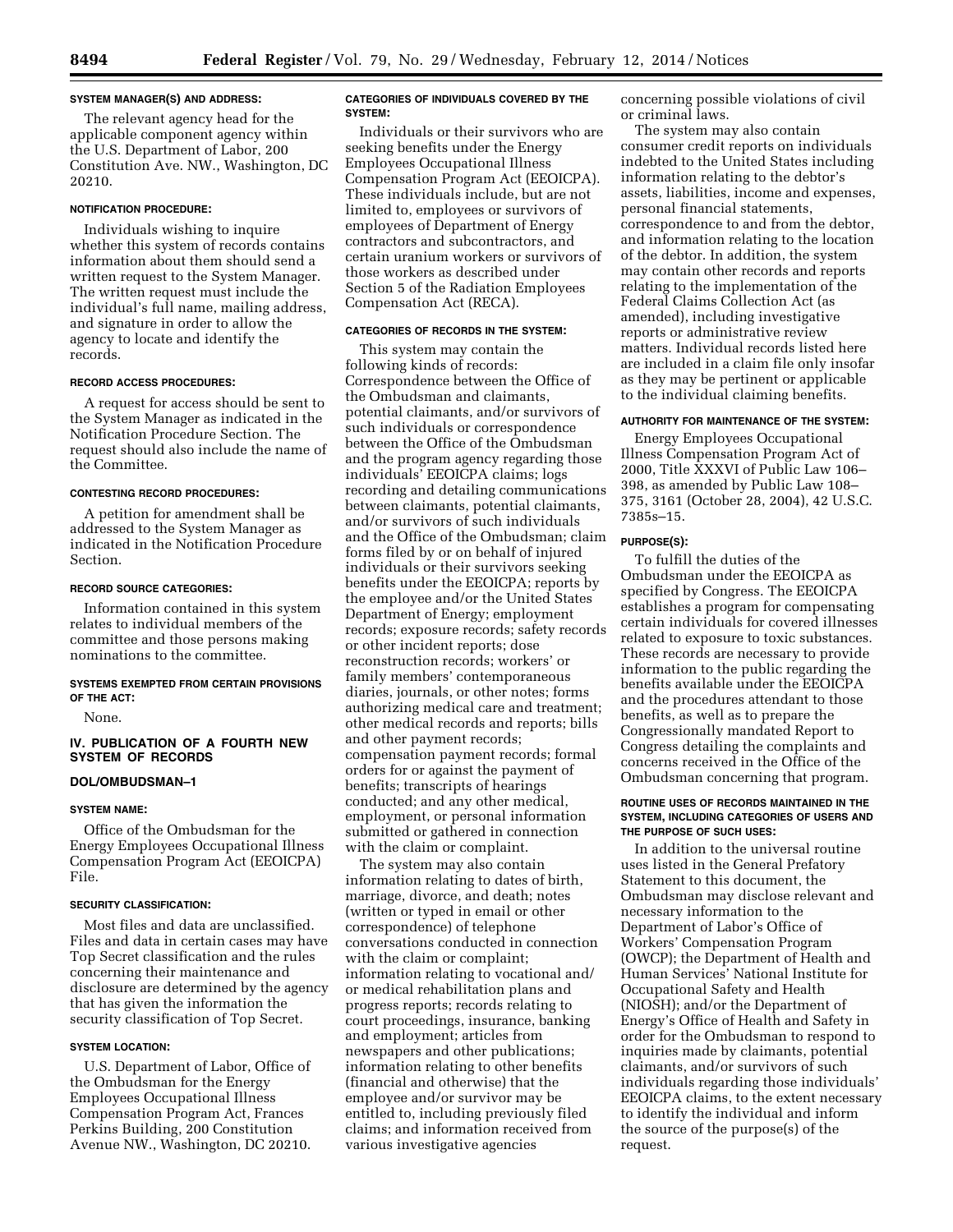# **DISCLOSURE TO CONSUMER REPORTING AGENCIES:**

The amount, status and history of overdue debts; the name and address, taxpayer identification (SSN), and other information necessary to establish the identity of a debtor; and the agency and program under which the claim arose may be disclosed pursuant to 5 U.S.C. 552a(b)(12) to consumer reporting agencies as defined by section 603(f) of the Fair Credit Reporting Act (15 U.S.C. 1681a(f)) or in accordance with section 3(d)(4)(A)(ii) of the Federal Claims Collection Act of 1966 as amended (31 U.S.C. 3711(f)) for the purpose of encouraging the repayment of an overdue debt.

# **POLICIES AND PRACTICES FOR STORING, RETRIEVING, ACCESSING, RETAINING, AND DISPOSING OF RECORDS IN THE SYSTEM:**

#### **STORAGE:**

Files are stored electronically and/or on paper.

#### **RETRIEVABILITY:**

By name, employer, contractor, date, or nature of injury.

#### **SAFEGUARDS:**

Access by authorized personnel only. Computer security safeguards are used for electronically stored data and locked locations for paper files.

# **RETENTION AND DISPOSAL:**

All case files and automated data pertaining to a claim are destroyed 15 years after the case file has become inactive. Paper records that have been scanned to create electronic records are destroyed after the electronic records are verified. Automated data is retained in its most current form only, and as information is updated, outdated information is deleted. Electronic records are destroyed six years and three months after creation or receipt.

#### **SYSTEM MANAGER(S) AND ADDRESS:**

Ombudsman, Energy Employees Occupational Illness Compensation Program Act, 200 Constitution Avenue NW., Suite N–2454, Washington, DC 20210.

#### **NOTIFICATION PROCEDURE:**

Individuals wishing to inquire whether this system of records contains information about them may write or telephone the Office of the Ombudsman. In order for the record to be located, the individual must provide his or her full name, claim number (if known), and date of injury (if known).

#### **RECORD ACCESS PROCEDURES:**

Any individual seeking access to nonexempt information about a claim in

which he/she is a party in interest may write or telephone the Office of the Ombudsman.

#### **CONTESTING RECORD PROCEDURES:**

Any individual requesting amendment of non-exempt records should contact the Office of the Ombudsman. Individuals requesting amendment of records must comply with the Department's Privacy Act regulations at 29 CFR 71.1 and 71.9.

# **RECORD SOURCE CATEGORIES:**

Claimants who are the subject of the record and their family members; employers; current and former Federal contractors and subcontractors and their family members; State governments, State agencies, and other Federal agencies; State and Federal workers' compensation offices; physicians and other medical professionals; hospitals; clinics; medical laboratories; suppliers of health care products and services and their agents and representatives; educational institutions; attorneys; Members of Congress; EEOICPA investigations; consumer credit reports; investigative reports; correspondence with the debtor including personal financial statements; records relating to hearings on the debt; and other Department systems of records.

# **SYSTEMS EXEMPTED FROM CERTAIN PROVISIONS OF THE ACT:**

In accordance with 5 U.S.C. 552a(k)(2), investigative material in this system of records compiled for law enforcement purposes is exempt from subsections (c)(3), (d), (e)(1), (e)(4)(G), (H) and (I), and (f) of 5 U.S.C. 552a, provided, however, that if any individual is denied any right, privilege, or benefit that he or she would otherwise be entitled to by Federal law, or for which he or she would otherwise be eligible, as a result of the maintenance of these records, such material shall be provided to the individual, except to the extent that the disclosure of the material would reveal the identity of a source who furnished information to the Government under an express promise that the identity of the source would be held in confidence, or prior to January 1, 1975, under an implied promise that the identity of the source would be held in confidence.

# **V. PUBLICATION OF A FIFTH NEW SYSTEM OF RECORDS**

#### **DOL/VETS—4**

#### **SYSTEM NAME:**

VETS Employee Conduct Investigations.

# **SECURITY CLASSIFICATION:**

None.

#### **SYSTEM LOCATION:**

The Veterans' Employment and Training Service National and Regional Offices.

# **CATEGORIES OF INDIVIDUALS COVERED BY THE SYSTEM:**

VETS employee(s) who are the subject of conduct investigations and/or against whom an allegation of misconduct, illegal act, conflict of interest, etc., has been made.

# **CATEGORIES OF RECORDS IN THE SYSTEM:**

The records contained in this system are the name, organization, and other information relating to the investigated employee; investigative report(s); interview statements; and other data gathered during the investigation.

# **AUTHORITY FOR MAINTENANCE OF THE SYSTEM:**

5 U.S.C. 301, 7301, and Executive Order 11222.

#### **PURPOSE(S):**

To investigate allegations of employee misconduct and ensure that appropriate records of alleged misconduct, illegal acts, conflicts of interest, etc., are established and maintained to document agency actions taken in each case.

#### **ROUTINE USES OF RECORDS MAINTAINED IN THE SYSTEM, INCLUDING CATEGORIES OF USERS AND THE PURPOSES OF SUCH USES:**

None, except for the General Prefatory Routine Uses.

# **DISCLOSURE TO CONSUMER REPORTING AGENCIES:**

None.

# **POLICIES AND PRACTICES FOR STORING, RETRIEVING, ACCESSING, RETAINING, AND DISPOSING OF RECORDS IN THE SYSTEM:**

#### **STORAGE:**

Files are stored electronically and/or on paper.

#### **RETRIEVABILITY:**

The manual case files are indexed by name and case number. Computerized records are retrieved by case number, case name, or subject.

# **SAFEGUARDS:**

Access by authorized personnel only. Computer security safeguards are used for electronically stored data and locked locations for paper files.

#### **RETENTION AND DISPOSAL:**

General Record Schedule (GRS.01.18a)—Review annually and destroy superseded or obsolete documents, or destroy file relating to an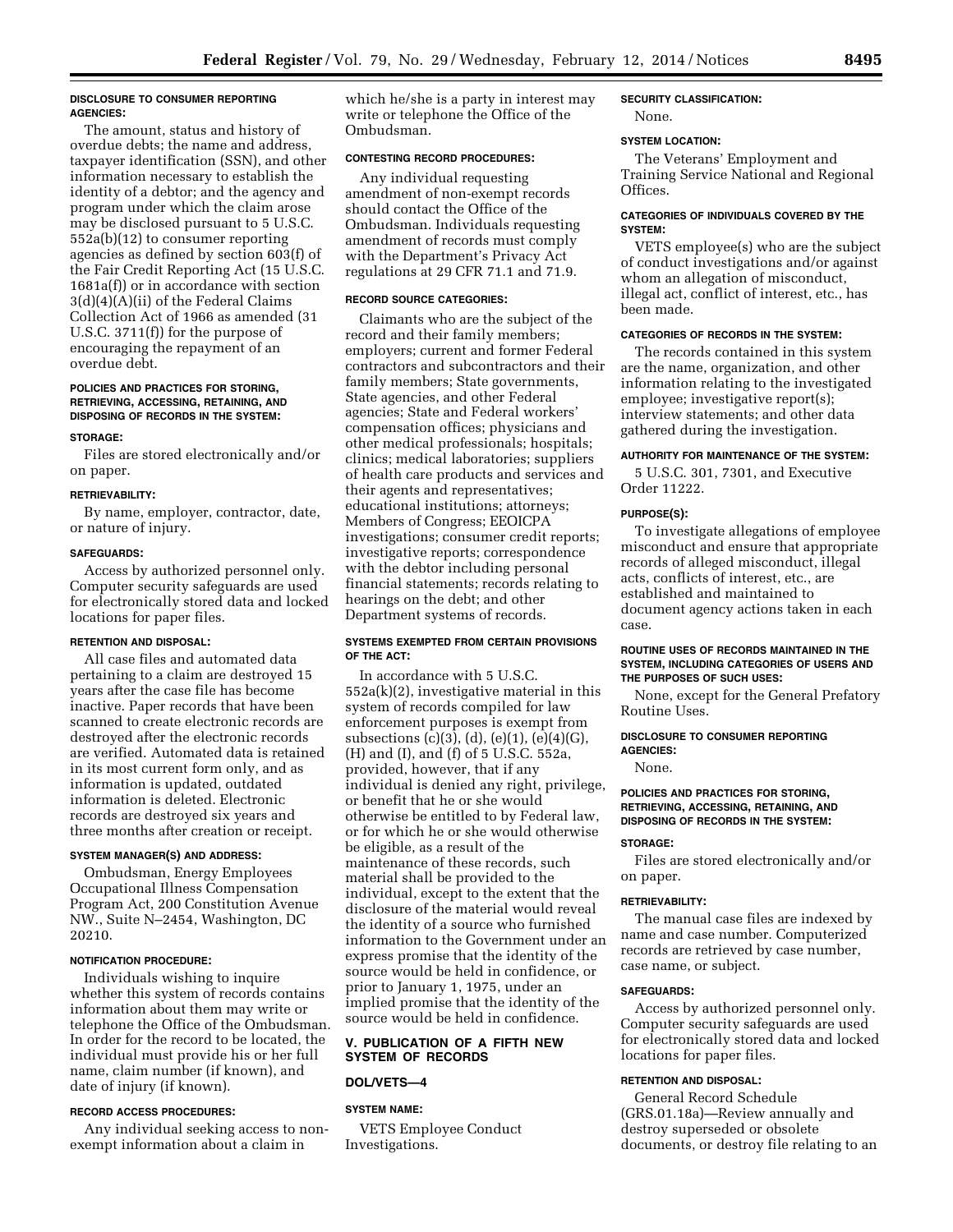employee within 1 year after separation or transfer. Records will be retained and disposed of, in accordance with appropriate Federal laws, policies, regulations and guidelines governing the retention and disposal of agency records.

# **SYSTEM MANAGER(S) AND ADDRESS:**

Director, Office of Agency Management and Budget, Veterans' Employment and Training Service, 200 Constitution Avenue NW., Washington, DC 20210; and the Regional Administrator or Deputy Regional Administrator in the Veterans' Employment and Training Service regional offices (identified at *[http://](http://www.dol.gov/vets/aboutvets/contacts/main.htm#reg3) [www.dol.gov/vets/aboutvets/contacts/](http://www.dol.gov/vets/aboutvets/contacts/main.htm#reg3) [main.htm#reg3](http://www.dol.gov/vets/aboutvets/contacts/main.htm#reg3)*).

#### **NOTIFICATION PROCEDURE:**

Inquiries concerning this system can be directed to the System Manager or to the appropriate Regional Administrator or Deputy Regional Administrator. Such inquiries should include full name, agency, organization, and office component of the requester.

# **RECORD ACCESS PROCEDURES:**

Individuals may request access to their records by mailing a request to the appropriate System Manager. Such inquiries should include full name, agency, organization, and office component of the requester.

#### **CONTESTING RECORD PROCEDURES:**

Individuals seeking to contest or amend information maintained in this system should direct their written request, containing the data elements listed above, to the appropriate System Manager. The request to amend should state clearly and concisely what information is being contested, the reasons for contesting, and the proposed amendment to the information.

# **RECORD SOURCE CATEGORIES:**

Individuals; hotline complaints through the Office of the Inspector General's hotline; hotline complaints through the Government Accountability Office's hotline systems; incident reports submitted by employees; investigative reports; and interviews.

#### **SYSTEMS EXEMPTED FROM CERTAIN PROVISIONS OF THE ACT:**

In accordance with 5 U.S.C. 552a(k)(2), investigatory material in this system of records compiled for law enforcement purposes is exempt from subsections (c)(3); (d); (e)(1); (e)(4)(G), (H), and (I); and (f) of 5 U.S.C. 552a, provided however, that if any individual is denied any right, privilege, or benefit that he or she would

otherwise be entitled to by Federal law, or for which he or she would otherwise be eligible, as a result of the maintenance of these records, such material shall be provided to the individual, except to the extent that the disclosure of such material would reveal the identity of a source who furnished information to the Government under an express promise that the identity of the source would be held in confidence, or prior to January 1, 1975, under an implied promise that the identity of the source would be held in confidence.

# **VI. PUBLICATION OF A FIRST PROPOSED AMENDED SYSTEM OF RECORDS**

# **DOL/OASAM—12**

# **SYSTEM NAME:**

Administrative Grievance Records.

# **SECURITY CLASSIFICATION:**

None.

# **SYSTEM LOCATION:**

a. Human Resources Center, U.S. Department of Labor, 200 Constitution Avenue NW., Washington, DC 20210; and national and regional personnel offices;

b. Office of the Solicitor, U.S. Department of Labor, 200 Constitution Avenue NW., Washington, DC 20210; and regional offices of the Solicitor.

# **CATEGORIES OF INDIVIDUALS COVERED BY THE SYSTEM:**

Current or former Department employees who have filed grievances under the Department's administrative grievance procedures in accordance with 5 CFR Part 771 and the Department's implementing regulation.

# **CATEGORIES OF RECORDS IN THE SYSTEM:**

The system contains records relating to grievances filed by Department employees under administrative grievance procedures and in accordance with 5 CFR part 771 and the Department's implementing regulation. These case files contain all documents related to interviews and hearings, factfinder's findings and recommendations, a copy of the original decision, and related correspondence and exhibits, including settlement agreements. This system does not include files and records of any grievance filed under negotiated procedures with recognized labor organizations.

# **AUTHORITY FOR MAINTENANCE OF THE SYSTEM:**

5 CFR Part 771.

#### **PURPOSE(S):**

The records are used to process grievances submitted by employees for personal relief in a matter of concern or dissatisfaction which is subject to the control of agency management.

#### **ROUTINE USES OF RECORDS MAINTAINED IN THE SYSTEM, INCLUDING CATEGORIES OF USERS AND THE PURPOSES OF SUCH USES:**

In addition to the universal routine uses listed in the General Prefatory Statement to this document, the Department may disclose relevant and necessary data as follows:

a. To disclose information to any source from which additional information is requested in the course of processing a grievance, to the extent necessary to identify the individual, inform the source of the purpose(s) of the request, and identify the type of information requested.

b. To disclose information to officials of the Merit System Protection Board or the Office of Special Counsel, when requested in connection with appeals, special studies of the civil service and other merit systems, review of Department rules and regulations, investigations of alleged or possible prohibited personnel practices, and such other functions as may be authorized by law.

c. To disclose information to the Equal Employment Opportunity Commission when requested in connection with investigations into alleged or possible discrimination practices or examination of affirmative employment programs.

d. To disclose information to the Federal Labor Relations Authority or its General Counsel when requested in connection with investigations of allegations of unfair labor practices or matters before the Federal Service Impasses Panel.

#### **DISCLOSURE TO CONSUMER REPORTING AGENCIES:**

None.

# **POLICIES AND PRACTICES FOR STORING, RETRIEVING, ACCESSING, RETAINING, AND DISPOSING OF RECORDS IN THE SYSTEM:**

#### **STORAGE:**

Files are stored electronically and/or paper.

#### **RETRIEVABILITY:**

Records are retrieved by the names of the individuals on whom they are maintained.

#### **SAFEGUARDS:**

Access by authorized personnel only. Computer security safeguards are used for electronically stored data and locked locations for paper files.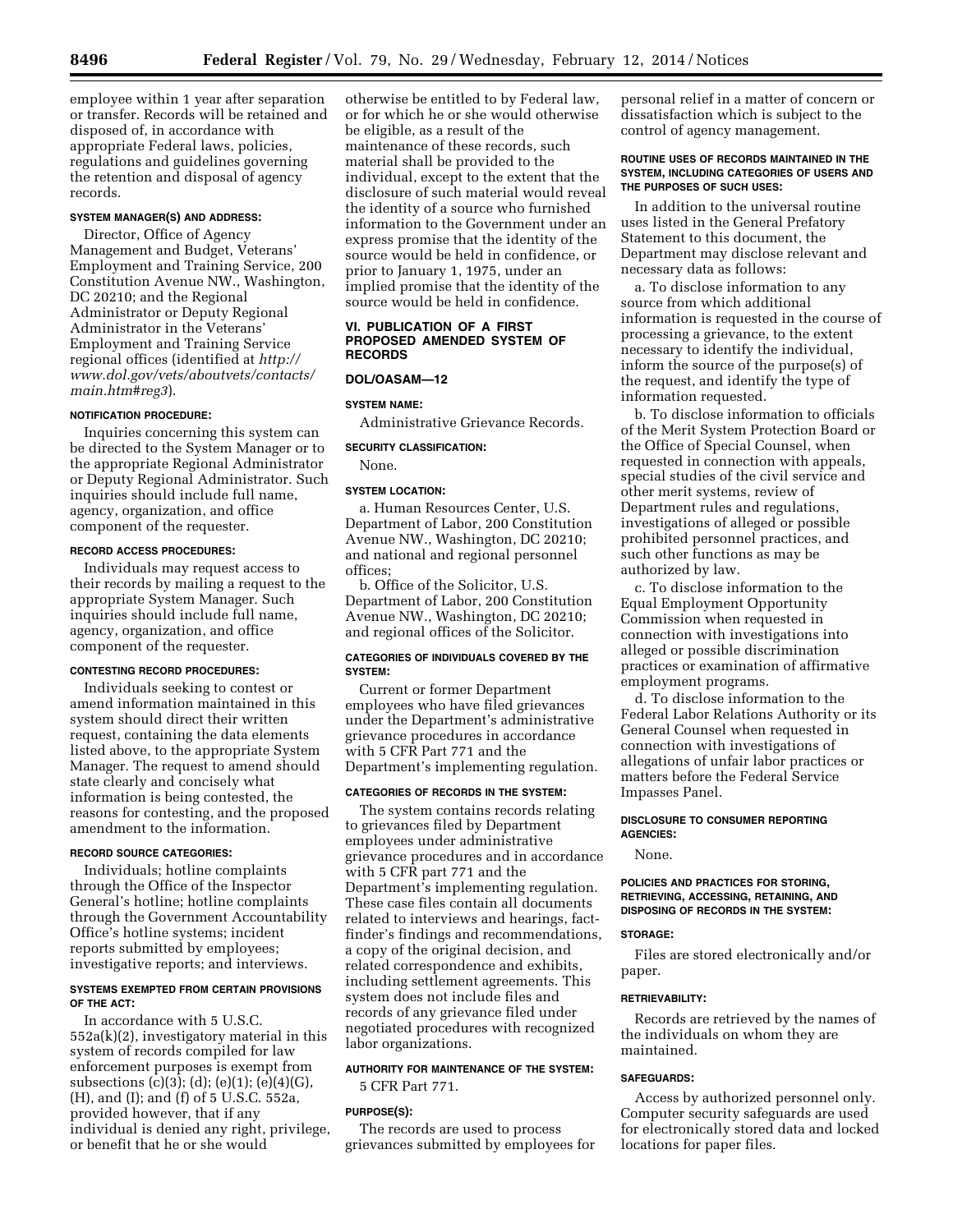#### **RETENTION AND DISPOSAL:**

Records are destroyed no sooner than 4 years but no later than 7 years after case is closed. (N1 GRS 92–1 item 30a).

# **SYSTEM MANAGER(S) AND ADDRESS:**

Director, Office of Human Resources Policy and Strategic Planning, Human Resources Center, U.S. Department of Labor, 200 Constitution Avenue NW., Washington, DC 20210.

#### **NOTIFICATION PROCEDURE:**

Individuals submitting grievances should already be provided with a copy of the record under the grievance process. They may, however, contact the personnel office where the action was processed, regarding the existence of such records about them. Such individuals must furnish the following information for their records to be located and identified:

a. Name;

b. approximate date of closing of the case and kind of action taken; and c. organizational component involved.

#### **RECORDS ACCESS PROCEDURES:**

A petition request for access may be addressed to the System manager. The request must be in writing, signed by the requester and must demonstrate a prevailing need.

#### **CONTESTING RECORD PROCEDURES:**

A petition for amendment shall be addressed to the System Manager.

# **RECORD SOURCE CATEGORIES:**

Information in this system of records is provided by the following:

a. The individual on whom the records are maintained;

b. testimony of witnesses;

c. investigative and other employment records;

d. decisions by agency officials.

**SYSTEMS EXEMPTED FROM CERTAIN PROVISIONS OF THE ACT:** 

None.

# **VII. PUBLICATION OF A SECOND PROPOSED AMENDED SYSTEM OF RECORDS**

# **DOL/OASAM–17**

# **SYSTEM NAME:**

Equal Employment Opportunity Complaint Files.

#### **SECURITY CLASSIFICATION:**

None.

#### **SYSTEM LOCATION:**

a. Civil Rights Center, OASAM, U.S. Department of Labor, 200 Constitution Avenue NW., Washington, DC 20210; b. Office of the Solicitor, Washington,

DC; and regional offices of the Solicitor;

c. Agency Equal Employment Opportunity (EEO) Managers, Washington, DC and regional offices.

### **CATEGORIES OF INDIVIDUALS COVERED BY THE SYSTEM:**

Individuals, classes of individuals, or representatives designated to act on behalf of Department employees, former employees, or applicants for employment who have consulted with an Equal Employment Opportunity (EEO) counselor and/or who have filed a formal complaint alleging discrimination on the basis of race, color, religion, sex (including gender identity and pregnancy), national origin, disability, age, genetic information, sexual orientation, parental status and/ or any basis covered by Executive Order 11478, because of a determination, decision, action, or non-action administered against them by a departmental official, as well as individuals alleging reprisal for having previously participated in EEO activity.

#### **CATEGORIES OF RECORDS IN THE SYSTEM:**

Records include information and/or documents pertaining to pre-complaint processing, informal resolutions, formal complaints, and investigations of complaints. These records contain complainants' names; addresses; job titles and descriptions, and dates of employment; agencies involved; counselors' reports; initial and supplemental allegations; letters and notices to individuals and organizations involved in the processing of the complaint; materials placed into the record to support or refute the alleged decisions; determination or actions taken; statements of witnesses; related correspondence; investigative reports; instructions on actions to be taken in order to comply with the provisions of a decision; opinions; recommendations; settlement agreements; and proposed and final decisions.

#### **AUTHORITY FOR MAINTENANCE OF THE SYSTEM:**

Secretary's Order 1–2004; Title VII of the Civil Rights Act of 1964, as amended; the Equal Pay Act; the Lilly Ledbetter Fair Pay Act of 2009; the Age Discrimination in Employment Act of 1967, as amended; the Rehabilitation Act of 1973, as amended; the Americans with Disabilities Act Amendments Act of 2008; the Genetic Information Nondiscrimination Act of 2008; the Civil Service Reform Act of 1978; the Civil Rights Act of 1991; the No FEAR Act; Executive Order 11478, as amended; Executive Order 11375, as amended; Executive Order 13163; Executive Order 13164; Executive Order 13145; 29 CFR 1614; and the Equal

Employment Opportunity Commission's (EEOC) Management Directives 110 (Complaint Processing) and 715 (Effective Affirmative Programs).

#### **PURPOSE(S):**

These records are used to process, investigate and resolve Equal Employment Opportunity complaints within the Department.

#### **ROUTINE USES OF RECORDS MAINTAINED IN THE SYSTEM, INCLUDING CATEGORIES OF USERS AND THE PURPOSES OF SUCH USES:**

The records in the complaint file are classified into three categories: correspondence, investigative, and transcripts. In addition to the universal routine uses listed in the General Prefatory Statement to this document, records that are relevant and necessary may be disclosed as follows:

a. To responding officials (ROs) or other witnesses consistent with the instructions in the Equal Employment Opportunity Commission's (EEOC's) Complaint Processing Manual which provides that during the investigative process witnesses may be given access to information and documents in the correspondence files and the investigative file where the investigator determines that the disclosure of information or documents is necessary to obtain information from the witness. If the Department issues a final decision on the complaint rejecting the complainant's allegations, ROs or other witnesses may not have access to the complaint file. If the Department takes or proposes adverse action against an RO or other witness, only the records upon which the decision is based, without deletions, must be made available for his or her review.

b. To Federal agencies with jurisdiction over a complaint, including the EEOC, the Office of Personnel Management, the Merit Systems Protection Board, the Office of Special Counsel, and the Federal Labor Relations Authority, for investigatory, conciliation or enforcement purposes.

c. To a physician or medical official for the purpose of evaluating medical documents in complaints of discrimination on the basis of disability.

# **DISCLOSURE TO CONSUMER REPORTING AGENCIES:**

None.

#### **POLICIES AND PRACTICES FOR STORING, RETRIEVING, ACCESSING, RETAINING AND DISPOSING OF RECORDS IN THE SYSTEM:**

#### **STORAGE:**

Files are stored electronically and/or on paper.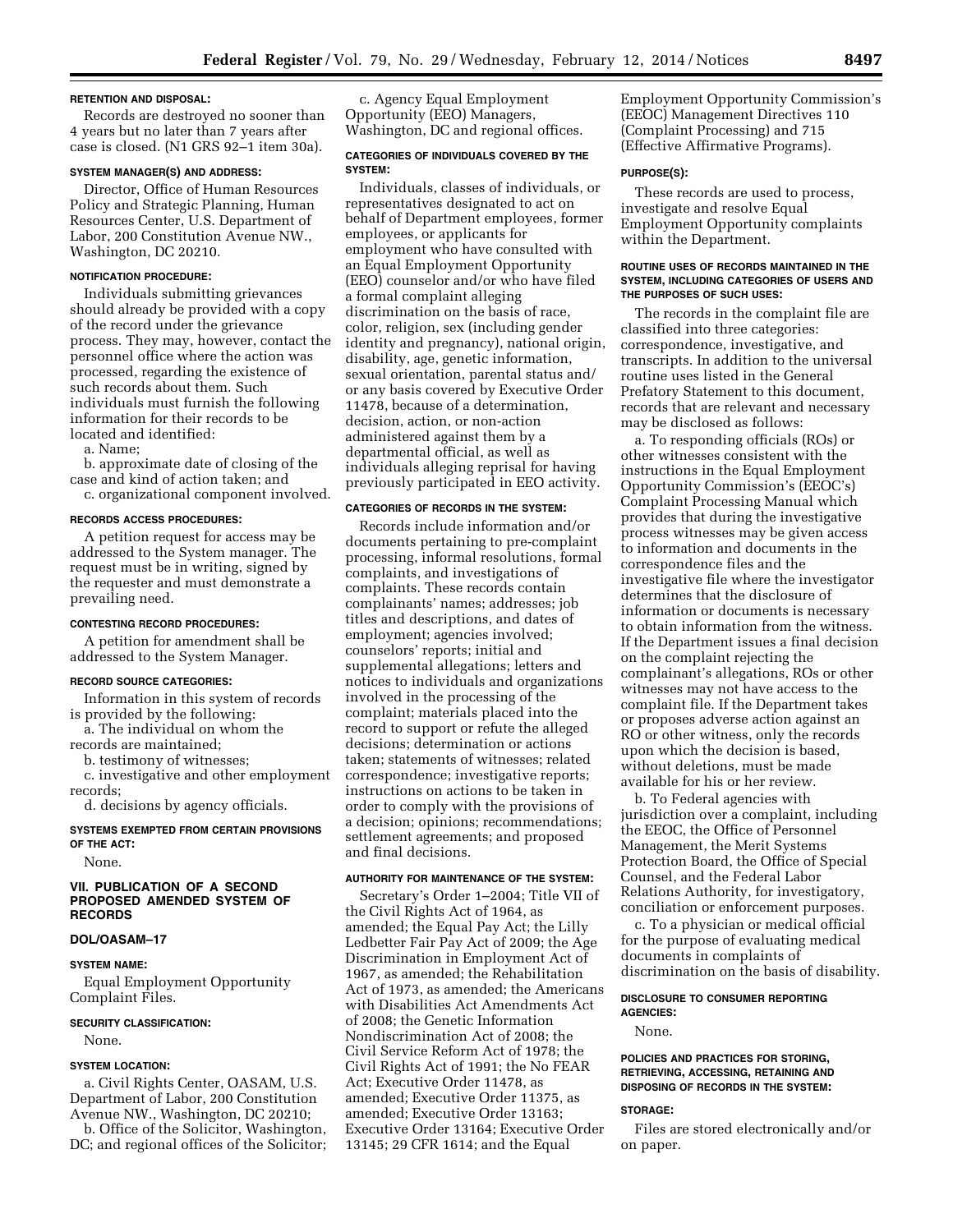# **RETRIEVABILITY:**

Paper files are indexed by complainant's name and by the office case number. Electronic files are retrieved by: Office case number; complainant's name; fiscal year; current status of complaint; region code; issue code; basis code; agency code; class action; relief code; EOS identification; investigator identification.

#### **SAFEGUARDS:**

Access by authorized personnel only. Computer security safeguards are used for electronically stored data and locked locations for paper files.

#### **RETENTION AND DISPOSAL:**

Records are destroyed 4 years after resolution of case. (N1 GRS 80 9 item 1)

#### **SYSTEM MANAGER(S) AND ADDRESS:**

Director, Civil Rights Center, OASAM, U.S. Department of Labor, 200 Constitution Avenue NW., Washington, DC 20210.

# **NOTIFICATION PROCEDURE:**

An individual wishing to inquire whether this system of records contains non-exempt information about him/her should contact the System Manager. Individuals must furnish in writing the following information for their records to be located and identified: As appropriate, their full name, the name of the employing agency and/or the agency in which the situation arose if different than the employing agency, approximate date of filing complaint, region of complaint, complaint case number, and the kind(s) of action(s) taken.

#### **RECORD ACCESS PROCEDURES:**

Individuals wishing to request access to their records should contact the System Manager as indicated in the Notification Procedure section above.

#### **CONTESTING RECORD PROCEDURES:**

A petition for amendment shall be addressed to the System Manager and must meet the requirements of Department's Privacy Act regulations at 29 CFR 71.1 and 71.9.

#### **RECORD SOURCE CATEGORIES:**

An individual to whom the record pertains; official documents relating to the processing of a complaint, including the informal and formal allegations, and appeals of departmental decisions; and respondent agency officials, employees, and other witnesses.

# **SYSTEMS EXEMPTED FROM CERTAIN PROVISIONS OF THE ACT:**

Under the specific exemption provided by 5 U.S.C. 552a(k)(2), this

system of records is exempted from the following provisions of the Privacy Act:  $(c)(3)$ ,  $(d)$ ,  $(e)(1)$ ,  $(e)(4)(G)$ ,  $(H)$ , and  $(I)$ , and (f). Release of information from the complaint file to the complainant may be denied in anticipation of a civil action or proceeding, in instances where premature release of documents could hamper the decision-making process, where the release of personal information may result in an invasion of personal privacy, and where release of confidential statements could lead to intimidation or harassment of witnesses and impair future investigations by making it more difficult to collect similar information.

#### **VIII. PUBLICATION OF A THIRD PROPOSED AMENDED SYSTEM OF RECORDS**

# **DOL/OASAM—19**

#### **SYSTEM NAME:**

Negotiated Grievance Procedure and Unfair Labor Practice Files.

# **SECURITY CLASSIFICATION:**

None.

#### **SYSTEM LOCATION:**

a. Human Resources Center, U.S. Department of Labor, 200 Constitution Avenue NW., Washington, DC 20210; and national and regional personnel offices.

b. Office of the Solicitor, U.S. Department of Labor, 200 Constitution Avenue NW., Washington, DC 20210; and regional offices of the Solicitor.

# **CATEGORIES OF INDIVIDUALS COVERED BY THE SYSTEM:**

Department employees who have filed grievances under negotiated grievance procedures, and Department employees who have filed unfair labor practices charges against the Department.

#### **CATEGORIES OF RECORDS IN THE SYSTEM:**

This system contains a variety of records relating to employee grievances filed under procedures established by labor-management negotiations, and unfair labor practice charges filed under the Federal Service Labor-Management Relations Act. The records may include information such as: employee's name, grade, job title, employment history, arbitrator's decision or report, record of appeal to the Federal Labor Relations Authority, and a variety of employment and personnel records associated with a grievance or charge.

# **AUTHORITY FOR MAINTENANCE OF THE SYSTEM:**

5 U.S.C. 7121 for grievances, 5 U.S. 7116 for unfair labor practices, Federal Service Labor-Management Relations Act and related amendments of 5 U.S.C. 5596(b) for back pay.

#### **PURPOSE(S):**

Records are used to process an employee's grievance filed under a negotiated grievance procedure, or an unfair labor practice charge filed by an employee or union.

#### **ROUTINE USES OF RECORDS MAINTAINED IN THE SYSTEM, INCLUDING CATEGORIES OF USERS AND THE PURPOSES OF SUCH USES:**

In addition to the universal routine uses listed in the General Prefatory Statement to this document, records that are relevant and necessary may be disclosed as follows:

a. To disclose information to officials of the Merit System Protection Board or the Office of Special Counsel, when requested in connection with appeals, special studies of the civil service and other merit systems, review of Department rules and regulations, investigations or alleged or possible prohibited personnel practices, and such other functions as may be authorized by law.

b. To disclose information to the Equal Employment Opportunity Commission when requested in connection with investigations into alleged or possible discrimination practices or examination of affirmative employment programs.

c. To disclose information to the Federal Labor Relations Authority or its General Counsel when requested in connection with investigations of allegations of unfair labor practices or matters before the Federal Service Impasses Panel.

d. To disclose information to the union when requested in connection with the union's representation of the Department employee who has filed the grievance or unfair labor practice.

# **DISCLOSURE TO CONSUMER REPORTING AGENCIES:**

None.

# **POLICIES AND PRACTICES FOR STORING, RETRIEVING, ACCESSING, RETAINING, AND DISPOSING OF RECORDS IN THE SYSTEM:**

# **STORAGE:**

Files are stored electronically and on paper.

#### **RETRIEVABILITY:**

Records may be retrieved by name and/or case file number.

#### **SAFEGUARDS:**

Access by authorized personnel only. Computer security safeguards are used for electronically stored data and locked locations for paper files.

# **RETENTION AND DISPOSAL:**

Records are destroyed 5 years after expiration of agreement. (NC1–64–77– 10 item 29a1)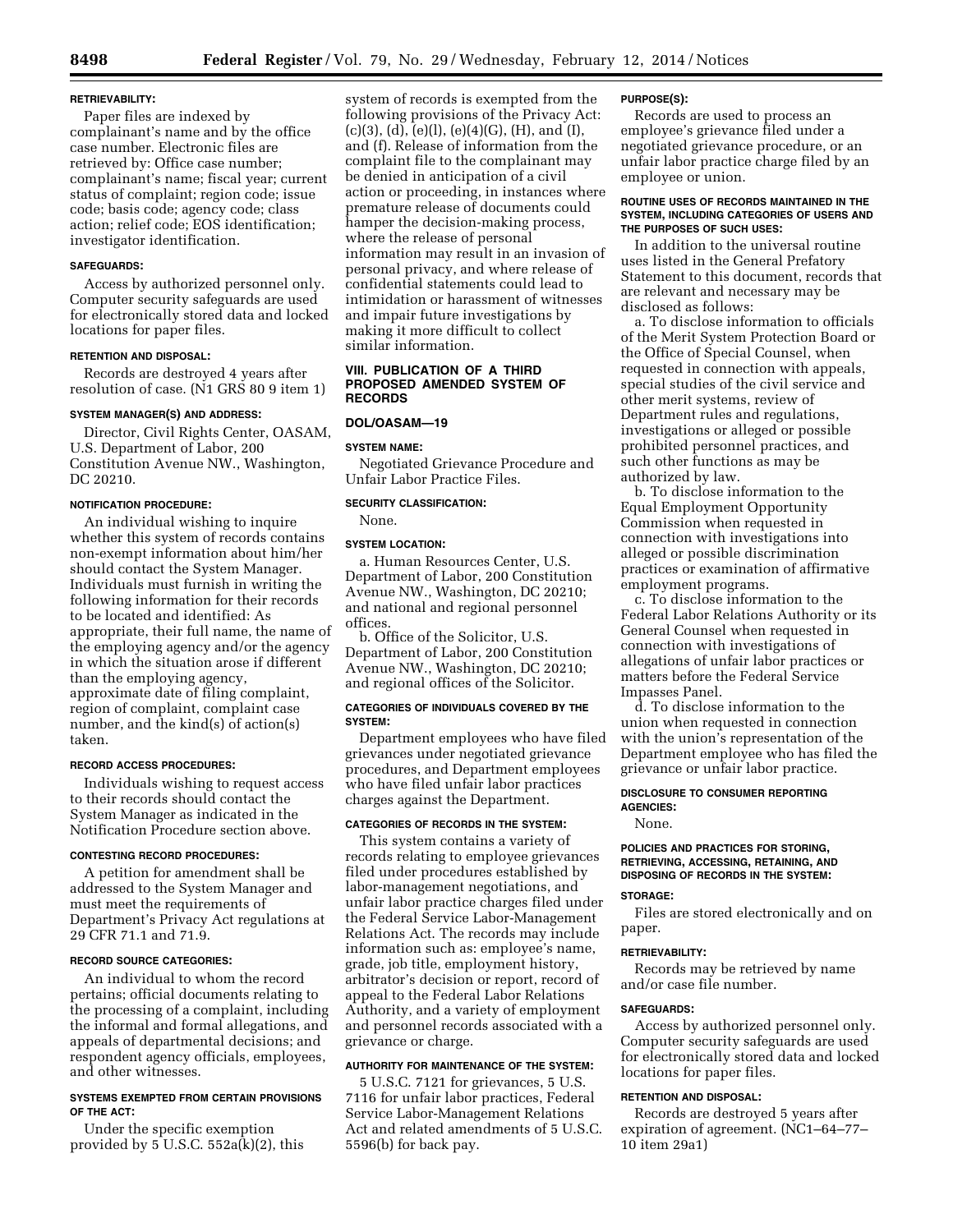#### **SYSTEM MANAGER(S) AND ADDRESS:**

Director, Office of Human Resources Policy and Strategic Planning, Human Resources Center, U.S. Department of Labor, 200 Constitution Avenue NW., Washington, DC 20210.

#### **NOTIFICATION PROCEDURE:**

Individuals wishing to inquire whether this system contains records pertaining to them should contact the System Manager at the address listed above.

#### **RECORD ACCESS PROCEDURES:**

Individuals wishing to request access to records in this system should contact the System Manager at the address listed above.

# **CONTESTING RECORD PROCEDURES:**

Individuals wishing to petition for amendment to their records contained in this system should contact the System Manager at the address listed above.

# **RECORD SOURCE CATEGORIES:**

Individual employees who have filed grievances and charges, employee/ supervisor interviews, investigative and employment records, and findings of arbitrators and other tribunals.

# **SYSTEMS EXEMPTED FROM CERTAIN PROVISIONS OF THE ACT:**

Under the specific exemption provided by  $5$  U.S.C.  $552a(k)(2)$ , this system of records is exempted from the following provisions of the Privacy Act:  $(c)(3)$ ,  $(d)$ ,  $(e)(1)$ ,  $(e)(4)(G)$ ,  $(H)$ , and  $(I)$ , and (f). Release of information from the complaint file to the complainant may be denied in anticipation of a civil action or proceeding, in instances where premature release of documents could hamper the decision-making process, where the release of personal information may result in an invasion of personal privacy, and where release of confidential statements could lead to intimidation or harassment of witnesses and impair future investigations by making it more difficult to collect similar information.

#### **IX. PUBLICATION OF A FOURTH PROPOSED AMENDED SYSTEM OF RECORDS**

#### **DOL/OASAM–22**

# **SYSTEM NAME:**

Civil Rights Center Discrimination Complaint Case Files.

#### **SECURITY CLASSIFICATION:**

None.

#### **SYSTEM LOCATION:**

a. Civil Rights Center, U.S. Department of Labor, 200 Constitution Avenue NW., Washington, DC 20210.

b. Office of the Solicitor, U.S. Department of Labor, 200 Constitution Avenue NW., Washington, DC 20210; and regional offices of the Solicitor.

# **CATEGORIES OF INDIVIDUALS COVERED BY THE SYSTEM:**

Individuals, classes of individuals, or representatives designated to act on behalf of individuals, who file complaints against recipients of Department financial assistance, Department conducted programs, or State or local governments that exercise responsibilities, regulate, or administer services, programs, or activities in programs, services, and regulatory activities relating to labor and the workforce in order to enforce Federal law requiring nondiscrimination and equal opportunity.

#### **CATEGORIES OF RECORDS IN THE SYSTEM:**

Complainants' statements of alleged discrimination; respondents' statements; witnesses' statements; names and addresses of complainants and respondents; personal, employment, or program participation information; medical records; conciliation and settlement agreements; related correspondence; initial and final determinations; other records related to investigations of discrimination complaints.

# **AUTHORITY FOR MAINTENANCE OF THE SYSTEM:**

Title VI of the Civil Rights Act of 1964, as amended, 42 U.S.C. 2000d to 2000d-4; Section 504 of the Rehabilitation Act of 1973, as amended, 29 U.S.C. 794; Title IX of the Education Amendments of 1972, as amended, 20 U.S.C. 1681–1688; the Age Discrimination Act of 1975, as amended, 42 U.S.C. 6101 et seq.; Section 188 of the Workforce Investment Act of 1998, 29 U.S.C. 2938; Title II, Subpart A, of the Americans with Disabilities Act of 1990, as amended, 42 U.S.C. 12131 et seq.; Executive Orders 13160 and 13166; Secretary's Order 4–2000; 29 CFR parts 31, 32, 33, 35, 36 and 37, and 28 CFR part 35.

#### **PURPOSE(S):**

These records are used to process, investigate and resolve discrimination complaints filed with the Department against (a) recipients of financial assistance from the Department, and in certain circumstances, from other federal departments and agencies; (b) Department conducted programs or

activities; and (c) components of State and local governments that exercise responsibilities, regulate, or administer services, programs, or activities in all programs, services, and regulatory activities relating to labor and the workforce.

#### **ROUTINE USES OF RECORDS MAINTAINED IN THE SYSTEM, INCLUDING CATEGORIES OF USERS AND THE PURPOSES OF SUCH USES:**

In addition to the universal routine uses listed in the General Prefatory Statement to this document, records that are relevant and necessary may be disclosed as follows:

a. To the Equal Employment Opportunity Commission, Department of Justice, and Federal Mediation and Conciliation Service, when relevant to matters within the jurisdiction of those agencies over a complaint, for investigatory, conciliation, enforcement, or litigation purposes.

b. To organizations (and their employees) which are recipients of Federal financial assistance and against whom complaints in an administrative or judicial proceeding are filed to the extent necessary to effectively represent themselves, provided that the privacy of persons not a party to the dispute is protected.

c. To relevant witnesses so that they may be given access to information and documents in the correspondence files and the investigative file where the investigator determines that the disclosure of information or documents is necessary to obtain information from the witness.

d. To the Equal Employment Opportunity Commission, the Department of Justice, the Department of Health and Human Services, and other Federal entities having responsibility for coordinating civil rights activities and/or preparing reports to Congress under authorities indicated in this particular notice.

# **DISCLOSURE TO CONSUMER REPORTING AGENCIES:**

# None.

#### **POLICIES AND PRACTICES FOR STORING, RETRIEVING, ACCESSING, RETAINING, AND DISPOSING OF RECORDS IN THE SYSTEM:**

# **STORAGE:**

Files are stored electronically and/or on paper.

#### **RETRIEVABILITY:**

These records are retrieved by various combinations of office case numbers, complainant's name, fiscal year, current status of complaint, State, basis code, and program code.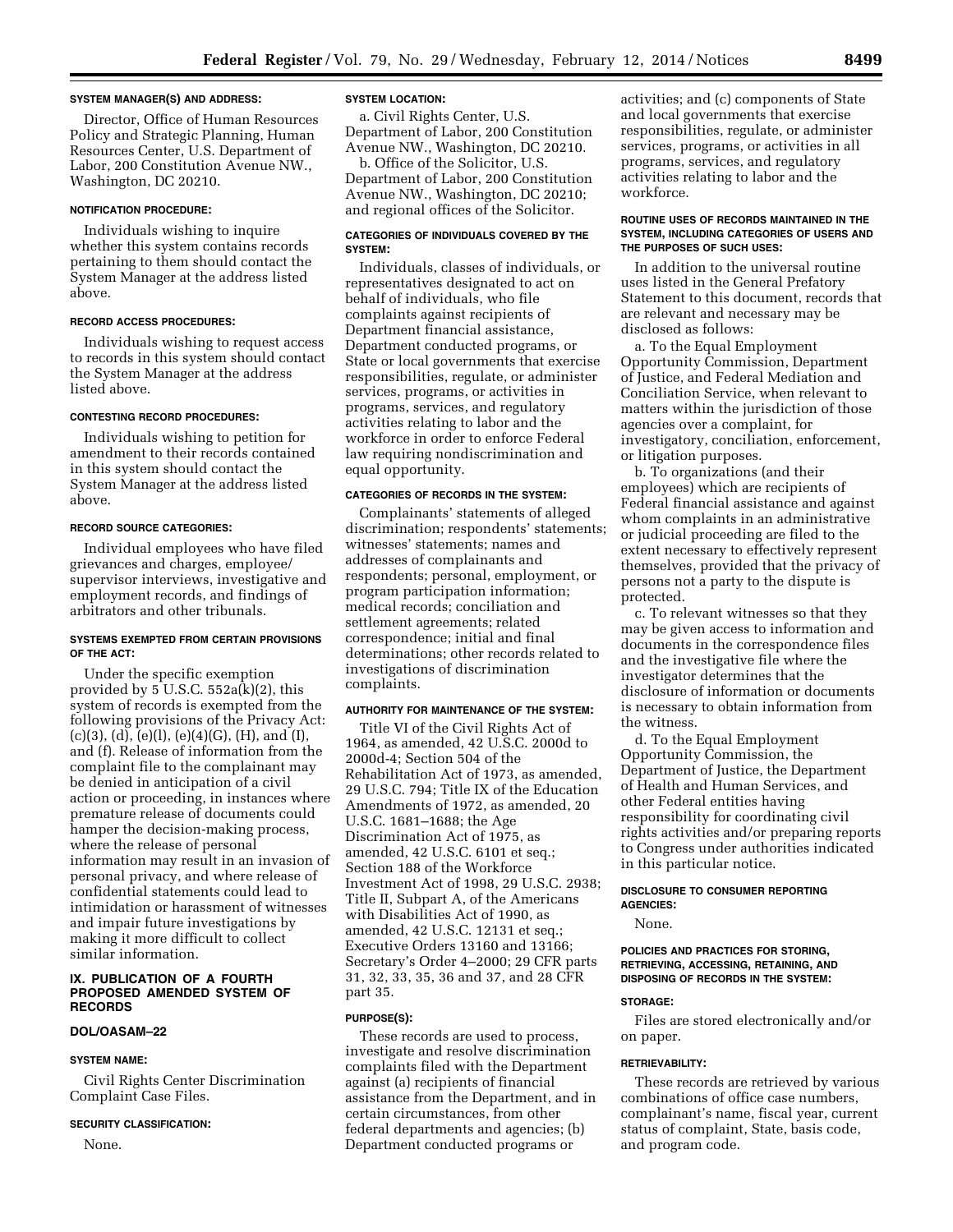#### **SAFEGUARDS:**

Access by authorized personnel only. Computer security safeguards are used for electronically stored data and locked locations for paper files.

# **RETENTION AND DISPOSAL:**

Records in this system are destroyed after one to four years. (N1 GRS 92 3 item 25c2).

#### **SYSTEM MANAGER(S) AND ADDRESS:**

Director, Civil Rights Center, OASAM, U.S. Department of Labor, 200 Constitution Avenue NW., Washington, DC 20210.

# **NOTIFICATION PROCEDURE:**

An individual wishing to inquire whether this system of records contains non-exempt information about himself/ herself should contact the System Manager. Individuals must furnish in writing the following information for their records to be located and identified: Full name and address; signature; complaint case number; and approximate date of filing. If the case number is unknown, inquiries should include the name of respondent; and last known status of the complaint.

# **RECORD ACCESS PROCEDURES:**

Individuals wishing to request access to records pertaining to them should contact the System Manager as indicated in the Notification Procedure section above.

# **CONTESTING RECORD PROCEDURES:**

A petition for amendment shall be addressed to the System Manager and must meet the requirements of the Department's Privacy Act regulations at 29 CFR 71.1 and 71.9.

#### **RECORD SOURCE CATEGORIES:**

Individual complainants; respondent officials, employees, and witnesses; interrogatories; recipient files and records; and physicians' and other medical service providers' records.

### **SYSTEMS EXEMPTED FROM CERTAIN PROVISIONS OF THE ACT:**

In accordance with 5 U.S.C. 552a(k)(2), investigatory material in this system of records compiled for law enforcement purposes is exempt from subsections (c)(3); (d); (e)(l); (e)(4)(G), (H), and (I); and (f) of 5 U.S.C. 552a, provided, however, that if any individual is denied any right, privilege, or benefit that he or she would otherwise be entitled to by Federal law, or for which he or she would otherwise be eligible, as a result of the maintenance of these records, such material shall be provided to the individual, except to the extent that the

disclosure of such material would reveal the identity of a source who furnished information to the Government with an express promise that the identity of the source would be held in confidence.

# **X. PUBLICATION OF A FIFTH PROPOSED AMENDED SYSTEM OF RECORDS**

# **DOL/OCFO–2**

# **SYSTEM NAME:**

New Core Financial Management System (NCFMS)

# **SECURITY CLASSIFICATION:**

# Unclassified.

# **SYSTEM LOCATION:**

The information is accessed from the following locations:

A. All Departmental component offices in Washington DC;

B. All Departmental component offices in the Regions.

#### **CATEGORIES OF INDIVIDUALS COVERED BY THE SYSTEM:**

All persons who receive a payment(s) from an agency/regional finance office, as well as persons who are indebted to DOL. Persons receiving payments include but are not limited to employees, vendors, travelers on official business, grantees, contractors, consultants, and recipients of loans and scholarships. Persons indebted to DOL include but are not limited to persons who have been overpaid, erroneously and/or improperly paid, as well as persons who have received from DOL goods or services for which there is a charge or fee (e.g., Freedom of Information Act requesters).

#### **CATEGORIES OF RECORDS IN THE SYSTEM:**

Name, date of birth, place of birth, identification number (Taxpayer Identification Number or other identifying number), address, phone number, email address, financial account information, purpose of payment, accounting classification, amount to be paid, date and amount paid.

# **AUTHORITY FOR MAINTENANCE OF THE SYSTEM:**  5 U.S.C. 301.

# **PURPOSE(S):**

The records are an integral part of the accounting system at the principal operating location, agency regional offices, and specific area locations. The system uses these records to keep track of all commitments, obligations, and payments to individuals, exclusive of salaries and wages. When an individual is to repay funds advanced as a loan or scholarship, etc., the records could be used to establish a receivable record and to track repayment status. In event of an overpayment to an individual, the record is used to establish a receivable record for recovery of the amount claimed. The records are also used internally to develop reports to the U.S. Department of Treasury and applicable state and local taxing officials of taxable income. This is a Department-wide notice of payment and collection activities at all locations listed under System Locations above.

#### **ROUTINE USES OF RECORDS MAINTAINED IN THE SYSTEM, INCLUDING CATEGORIES OF USERS AND THE PURPOSES OF SUCH USES:**

A. Transmittal of the records to the U.S. Treasury to effect issuance of payments to payees.

B. Pursuant to section 13 of the Debt Collection Act of 1982, the name, address(es), telephone number(s), identification number (Taxpayer Identification Number or other identifying number), as well as nature, amount and history of debts of an individual may be disclosed to private debt collection agencies for the purpose of collecting or compromising a debt existing in this system.

C. Information may be forwarded to the Department of Justice as prescribed in the Joint Federal Claims Collection Standards (4 CFR Chapter II) for the purpose of determining the feasibility of enforced collection, by referring the cases to the Department of Justice for litigation.

D. Pursuant to sections 5 and 10 of the Debt Collection Act of 1982, information relating to the implementation of the Debt Collection Act of 1982 may be disclosed to other Federal Agencies to effect salary or administrative offsets.

E. Information contained in the system of records may be disclosed to the Internal Revenue Service to obtain taxpayer mailing addresses for the purpose of locating such taxpayer to collect, compromise, or write off a Federal claim against the taxpayer.

F. Information may be disclosed to the Internal Revenue Service concerning the discharge of an indebtedness owed by an individual.

G. Information will be disclosed:

1. To credit card companies for billing purposes;

2. To other Federal agencies for travel management purposes;

3. To airlines, hotels, car rental companies and other travel related companies for the purpose of serving the traveler. This information will generally include the name, phone number, address, charge card information and itineraries;

4. To state and local taxing officials informing them of taxable income.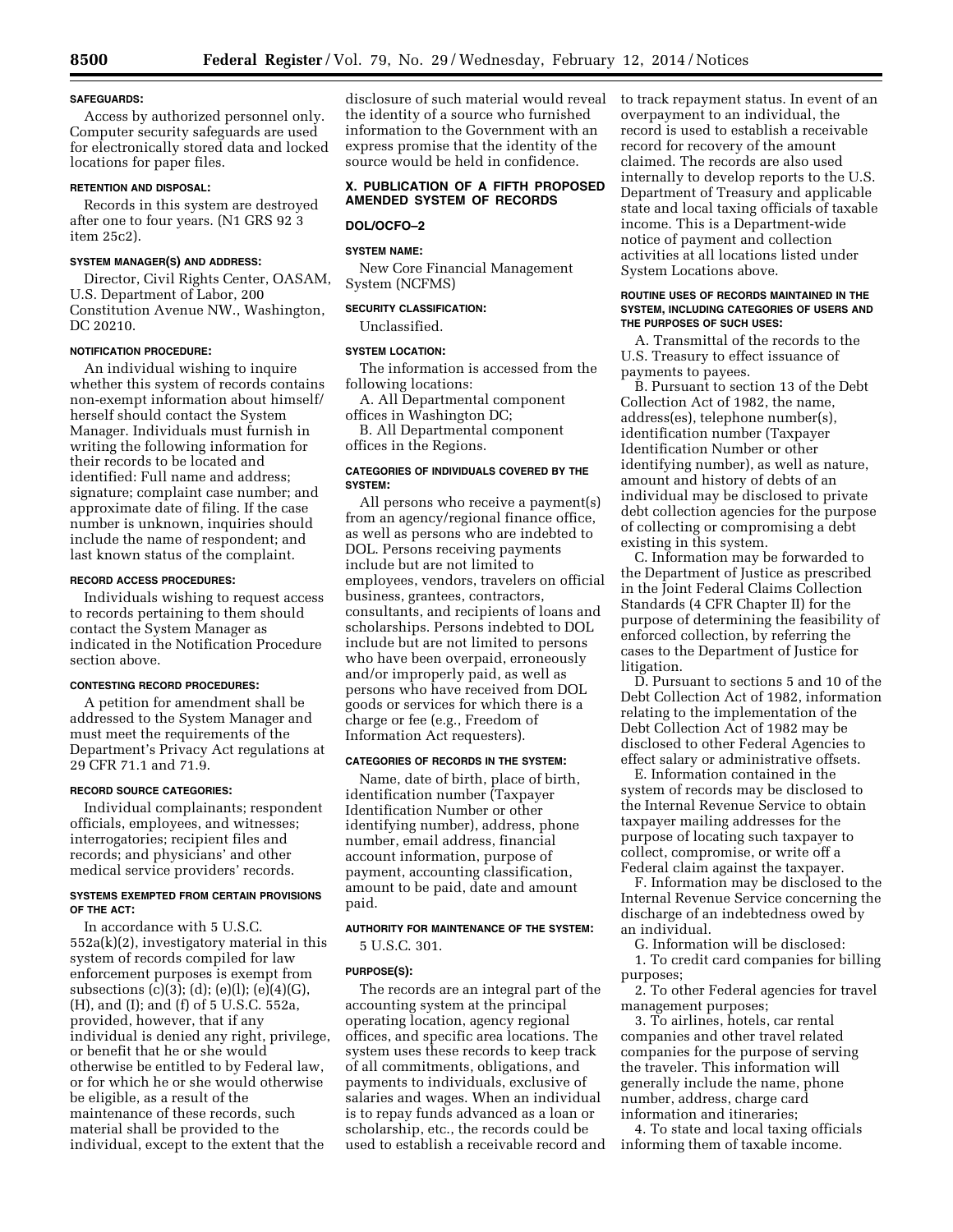# **DISCLOSURE TO CONSUMER REPORTING AGENCIES:**

The amount, status, and history of overdue debts; the name and address, identification number (Taxpayer Identification Number or other identifying number), and other information necessary to establish the identity of a debtor; and the agency and program under which the claim arose are disclosed pursuant to 5 U.S.C. 552a(b)(12) to consumer reporting agencies as defined by section 603(f) of the Fair Credit Reporting Act (15 U.S.C. 1681a(f)), in accordance with section 3(d)(4)(A)(ii) of the Federal Claims Collection Act of 1966, as amended (31 U.S.C. 3711(f)) for the purpose of encouraging the repayment of an overdue debt.

**Note:** Debts incurred by use of the official travel charge card are personal and the charge card company may report account information to credit collection and reporting agencies.

#### **POLICIES AND PRACTICES FOR STORING, RETRIEVING, ACCESSING, RETAINING, AND DISPOSING OF RECORDS IN THE SYSTEM:**

#### **STORAGE:**

Files are stored electronically and/or on paper.

#### **RETRIEVABILITY:**

Retrievability varies according to the particular operating accounting system within the Operating Division, Agency, and Regional Office. Computer records may be retrieved by accounting classification, identification number, voucher number, or on any field in the record.

#### **SAFEGUARDS:**

Access by authorized personnel only. Computer security safeguards are used for electronically stored data and locked locations for paper files.

# **RETENTION AND DISPOSAL:**

All records in NCFMS are stored and retained for the life of the system and a minimum of six years and three months.

#### **SYSTEM MANAGER(S) AND ADDRESS:**

Associate Deputy CFO of Financial Systems, Office of the Chief Financial Officer, Department of Labor, 200 Constitution Avenue NW., Washington, DC 20210.

# **NOTIFICATION PROCEDURE:**

Inquiries should be mailed or presented to the System Manager at the address listed above.

# **RECORD ACCESS PROCEDURES:**

A request for access shall be addressed to the System Manager at the address listed above.

#### **CONTESTING RECORD PROCEDURES:**

A petition for amendment shall be addressed to the System Manager at the address listed above.

# **RECORD SOURCE CATEGORIES:**

Individuals, employees, other DOL systems, other Federal agencies, credit card companies, government contractors.

#### **SYSTEMS EXEMPTED FROM CERTAIN PROVISIONS OF THE ACT:**

None.

# **XI. PUBLICATION OF A SIXTH PROPOSED AMENDED SYSTEM OF RECORDS**

# **DOL/ODEP–2**

#### **SYSTEM NAME:**

Workforce Recruitment Program for College Students with Disabilities (WRP) Database.

#### **SECURITY CLASSIFICATION:**

None.

# **SYSTEM LOCATION:**

Office of Disability Employment Policy, U.S. Department of Labor, 200 Constitution Ave NW., Room S–1303, Washington, DC 20210.

#### **CATEGORIES OF INDIVIDUALS COVERED BY THE SYSTEM:**

College students and recent graduates with disabilities who have interviewed with a WRP recruiter on or through a college campus.

# **CATEGORIES OF RECORDS IN THE SYSTEM:**

Student's name, social security number, address, telephone number, email address, college, major, minor, credits earned, degree sought, graduation date, Grade Point Average, job preference categories, appointment type, job location preference, type of disability, job accommodation information, resume, transcripts, recruiter's summary of student's interview and ratings, veteran status, and Schedule A eligibility.

# **AUTHORITY FOR MAINTENANCE OF THE SYSTEM:**

5 U.S.C. 301.

#### **PURPOSE(S):**

To provide federal and private sector employers a database resource of college students and recent graduates with disabilities from which to identify qualified temporary and permanent employees in a variety of fields.

#### **ROUTINE USES OF RECORDS MAINTAINED IN THE SYSTEM, INCLUDING CATEGORIES OF USERS AND THE PURPOSE OF SUCH USES:**

In addition to those universal routine uses listed in the General Prefatory

Statement to this document, relevant information concerning student interviewees may be disclosed to interested federal and private sector employers. Accommodation information concerning interviewees is disclosed to interested federal employers but not to private sector employers.

#### **DISCLOSURE TO CONSUMER REPORTING AGENCIES:**

None.

# **POLICIES AND PRACTICES FOR STORING, RETRIEVING, ACCESSING, RETAINING, AND DISPOSING OF RECORDS IN THE SYSTEM:**

#### **STORAGE:**

Files are stored electronically and/or on paper.

#### **RETRIEVABILITY:**

Records are retrieved by candidate's name, identification number, school attended, academic major keyword, graduation date, veteran status, Schedule A eligibility status, interview notes keyword, location preference, appointment type, degree program, and job preference category.

#### **SAFEGUARDS:**

Access by authorized personnel only. Computer security safeguards are used for electronically stored data and locked locations for paper files.

#### **RETENTION AND DISPOSAL:**

The application materials are retained in a secure, online database for one year from date of the interview through December of the next year.

# **SYSTEM MANAGER(S) AND ADDRESS:**

The System Manager is the WRP Project Manager, Office of Disability Employment Policy, U.S. Department of Labor, 200 Constitution Ave NW., Washington, DC 20210.

#### **NOTIFICATION PROCEDURE:**

Inquiries should be mailed or presented in writing to the System Manager at the address listed above.

#### **RECORDS ACCESS PROCEDURES:**

Individuals wishing to gain access shall write to the Office of Disability Employment Policy at the above address or to request access to the database can register at *[www.wrp.gov.](http://www.wrp.gov)* 

#### **CONTESTING RECORD PROCEDURES:**

A petition for amendment shall be addressed to the System Manager.

#### **RECORD SOURCE CATEGORIES:**

College students and recent graduates with disabilities who have participated in an interview with a WRP recruiter.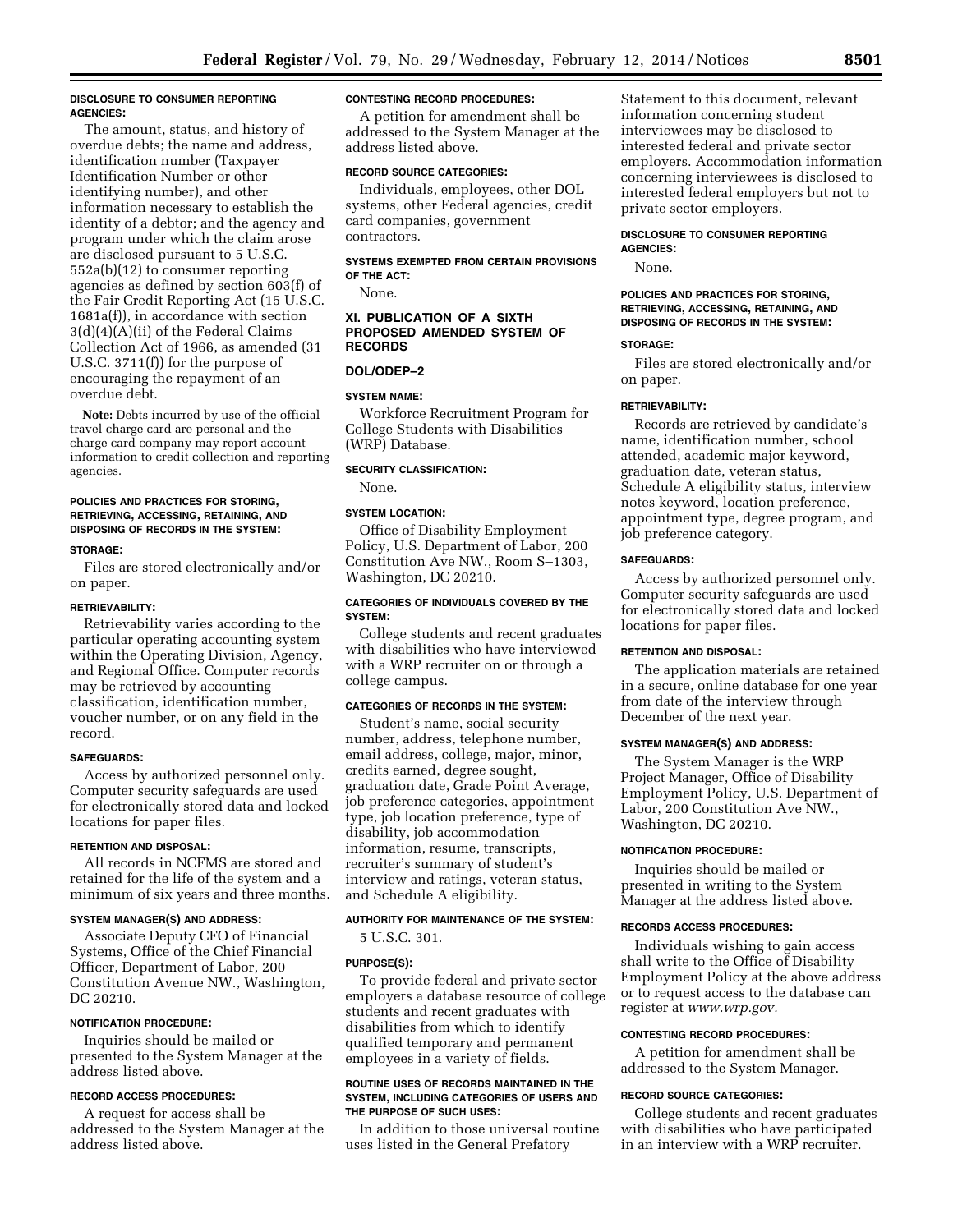**SYSTEM EXEMPTED FROM CERTAIN PROVISIONS OF THE ACT:** 

None.

#### **XII. PUBLICATION OF A SEVENTH PROPOSED AMENDED SYSTEM OF RECORDS**

# **DOL/OALJ–2**

# **SYSTEM NAME:**

Office of Administrative Law Judges Case Files.

# **SECURITY CLASSIFICATION:**

None.

# **SYSTEM LOCATION:**

Unassigned case files are maintained by the Chief Administrative Law Judge or a District Chief Administrative Law Judge. Assigned case files are maintained by the presiding Administrative Law Judge. Files may be located in the National Office, U.S. Department of Labor, Office of Administrative Law Judges (OALJ), 800 K St., NW., Washington, DC 20001, or in district offices.

# **CATEGORIES OF INDIVIDUALS COVERED BY THE SYSTEM:**

Claimants, complainants, respondents, and other party litigants in cases referred to the OALJ for hearing and decision.

# **CATEGORIES OF RECORDS IN THE SYSTEM:**

Records may contain claim files; determinations and referral letters from the agency with initial claim development or investigatory responsibility; documents proffered as evidence; pleadings, motions, and other submissions by litigants; Administrative Law Judge (ALJ), notices, orders, and decisions and orders; hearing transcripts; and other documents and information necessary to hear and decide cases.

# **AUTHORITY FOR MAINTENANCE OF THE SYSTEM:**

Administrative Procedure Act, 5 U.S.C. 553, 554, 556, 557, 571 *et seq.;*  Age Discrimination Act of 1975, 42 U.S.C. 6103; 29 CFR part 34; Americans with Disabilities Act of 1990, 42 U.S.C. 12101 *et seq.;* 29 CFR part 34; Title VI of the Civil Rights Act of 1964, 42 U.S.C. 2000d–1; 29 CFR part 31; Clean Air Act, 42 U.S.C. 7622; 29 CFR part 24; Consumer Product Safety Improvement Act of 2008, 15 U.S.C. 2087; 29 CFR part 1983; Comprehensive Employment and Training Act, 29 U.S.C. 801–999 (Supp. V 1981); 20 CFR part 676 (1990); Comprehensive Environmental Response, Compensation and Liability Act of 1980, 42 U.S.C. 9610; 29 CFR part 24; Contract Disputes Act, 41 U.S.C. 601 *et seq.;* 41 CFR part 29—60; 48 CFR

2933.203.70; Contract Work Hours and Safety Standards Act, 40 U.S.C. 327 et seq.; 29 CFR part 6; Copeland Act, 40 U.S.C. 276c; 29 CFR part 6; Corporate and Criminal Fraud Accountability Act, Title VIII of the Sarbanes Oxley Act, 18 U.S.C. 1514A; 29 CFR part 1980; Davis-Bacon Act, as amended, 40 U.S.C. 276a– 276a–7; 29 CFR part 6; Debt Collection Act of 1982, 31 U.S.C. 3711(f); 29 CFR part 20; Dodd-Frank Wall Street Reform and Consumer Protection Act, 12 U.S.C. 5567; Title IX of the Education Amendments of 1972, 20 U.S.C. 1682; 29 CFR part 34; Employee Polygraph Protection Act of 1988, 29 U.S.C. 2005; 29 CFR part 801, subpart E; Employee Retirement Income Security Act of 1974, 29 U.S.C. 1132 and 1135; 29 CFR parts 2560 and 2570; Energy Reorganization Act of 1974, as amended, 42 U.S.C. 5851; 29 CFR part 24; Equal Access to Justice Act, 5 U.S.C. 504; 29 CFR part 16; E.O. No. 11,246, as amended, 3 CFR 339 (1964–1965 Comp.) reprinted in 42 U.S.C. 2000e app.; 41 CFR parts 60–1 and 60–30; Fair Labor Standards Act of 1938, as amended, 29 U.S.C. 211(d); 29 CFR part 530, subpart E; Fair Labor Standards Act of 1938, as amended, 29 U.S.C. 214(c); 29 CFR part 525; Fair Labor Standards Act of 1938, as amended, 29 U.S.C. 216(e); 29 CFR part 580; Fair Labor Standards Act of 1938, as amended, 29 U.S.C. 218(C), as added by Affordable Care Act of 2010, P.L. 111–148, 1558; Title IV of the Federal Mine Safety and Health Act of 1977, as amended, 33 U.S.C. 901 et seq.; 20 CFR parts 410, 718, 725 and 727; Federal Railroad Safety Act, 49 U.S.C. 20109; 29 CFR part 1982; Federal Unemployment Tax Act, 26 U.S.C. 3303(b)(3), 3304(c); Federal Unemployment Tax Act (addressing agreements under the Trade Act of 1974, as amended), 26 U.S.C. 3302(c)(3); 20 CFR part 617; Federal Water Pollution Control Act, 33 U.S.C. 1367; 29 CFR part 24; FDA Food Safety Modernization Act, 21 U.S.C. 399d; Immigration and Nationality Act, as amended, 8 U.S.C. 1101(a)(15)(H), 1184 and 1186; 29 CFR part 501, subpart C; Immigration and Nationality Act, as amended, 8 U.S.C. 1101(a)(15)(H), 1182, 1184, 1188, 1288(c); 20 CFR part 655; Immigration and Nationality Act, as amended, 8 U.S.C. 1182(a)(5)(A); 20 CFR part 656; Job Training Partnership Act, 29 U.S.C. 1576; 20 CFR part 627; Labor-Management Reporting & Disclosure Act of 1959, 5 U.S.C. 7120; 29 CFR part 458; Longshore and Harbor Workers' Compensation Act, 33 U.S.C. 901 *et seq.* (and its extensions—the Defense Base Act, Outer Continental Shelf Lands Act, District of Columbia Workmen's Compensation Act, 36 DC

Code 501 *et seq.,* and Non-appropriated Fund Instrumentalities Act); 20 CFR parts 701, 702 and 704; McNamara-O'Hara Service Contract Act, as amended, 41 U.S.C. 351 *et seq.;* 29 CFR part 6; Migrant and Seasonal Agricultural Worker Protection Act, 29 U.S.C. 1813, 1853; 29 CFR part 500, subpart F; Moving Ahead for Progress in the 21st Century Act, 49 U.S.C. 30171; National Apprenticeship Act, 29 U.S.C. 50; 29 CFR parts 29 and 30; National Transit Systems Security Act of 2007, 6 U.S.C. 1142; 29 CFR part 1982; Pipeline Safety Improvement Act of 2002, 49 U.S.C. 60129; 29 CFR part 1981; Program Fraud Civil Remedies Act of 1986, 31 U.S.C. 3803; 29 CFR part 22; Section 503 of the Rehabilitation Act of 1973, as amended, 29 U.S.C. 793; 41 CFR part 60–741, subpart B; Section 504 of the Rehabilitation Act of 1973, as amended, 29 U.S.C. 794; 29 CFR part 32; Reorganization Plan No. 14 of 1950; and 29 CFR part 6; Rules of Practice and Procedure for Administrative Hearings Before the Office of Administrative Law Judges, 29 CFR part 18; Safe Drinking Water Act, 42 U.S.C. 300j–9(i); 29 CFR part 24; Single Audit Act of 1984, 31 U.S.C. 7505; OMB Circular Nos. A–128 and A–110; 29 CFR part 96, subpart 96.6; Seaman's Protection Act, 46 U.S.C. 2114; Social Security Act, 42 U.S.C. 503; 20 CFR part 601; Solid Waste Disposal Act, 42 U.S.C. 6971; 29 CFR part 24; Surface Transportation Assistance Act, 49 U.S.C. 31105; 29 CFR part 1978; Toxic Substances Control Act, 15 U.S.C. 2622; 29 CFR part 24; Vietnam Era Veterans Readjustment Assistance Act, as amended, 38 U.S.C. 4211, 4212; 41 CFR part 60–250, subpart B; Wagner-Peyser Act, as amended, 29 U.S.C. 49 *et seq.;* 20 CFR part 658; Walsh-Healey Public Contracts Act, as amended, 41 U.S.C. 38; 41 CFR part 50–203; Wendell H. Ford Aviation Investment and Reform Act for the 21st Century, 49 U.S.C. 42121; 29 CFR part 1979; Workforce Investment Act of 1998, 29 U.S.C. 2801 *et seq.;* 20 CFR parts 652, 660 through 670; 29 CFR Part 37; other statutes, executive orders and regulations providing for an ALJ hearing as they may become applicable in the future.

#### **PURPOSE(S):**

To maintain the court records for public administrative-adjudicative hearings. These records and information in these records are used as the court record in ALJ hearings conducted pursuant to 5 U.S.C. 552, 553, 554, 556, and 557 and/or a variety of particular statutes and executive orders. The purpose of the system is the adjudication of cases and determination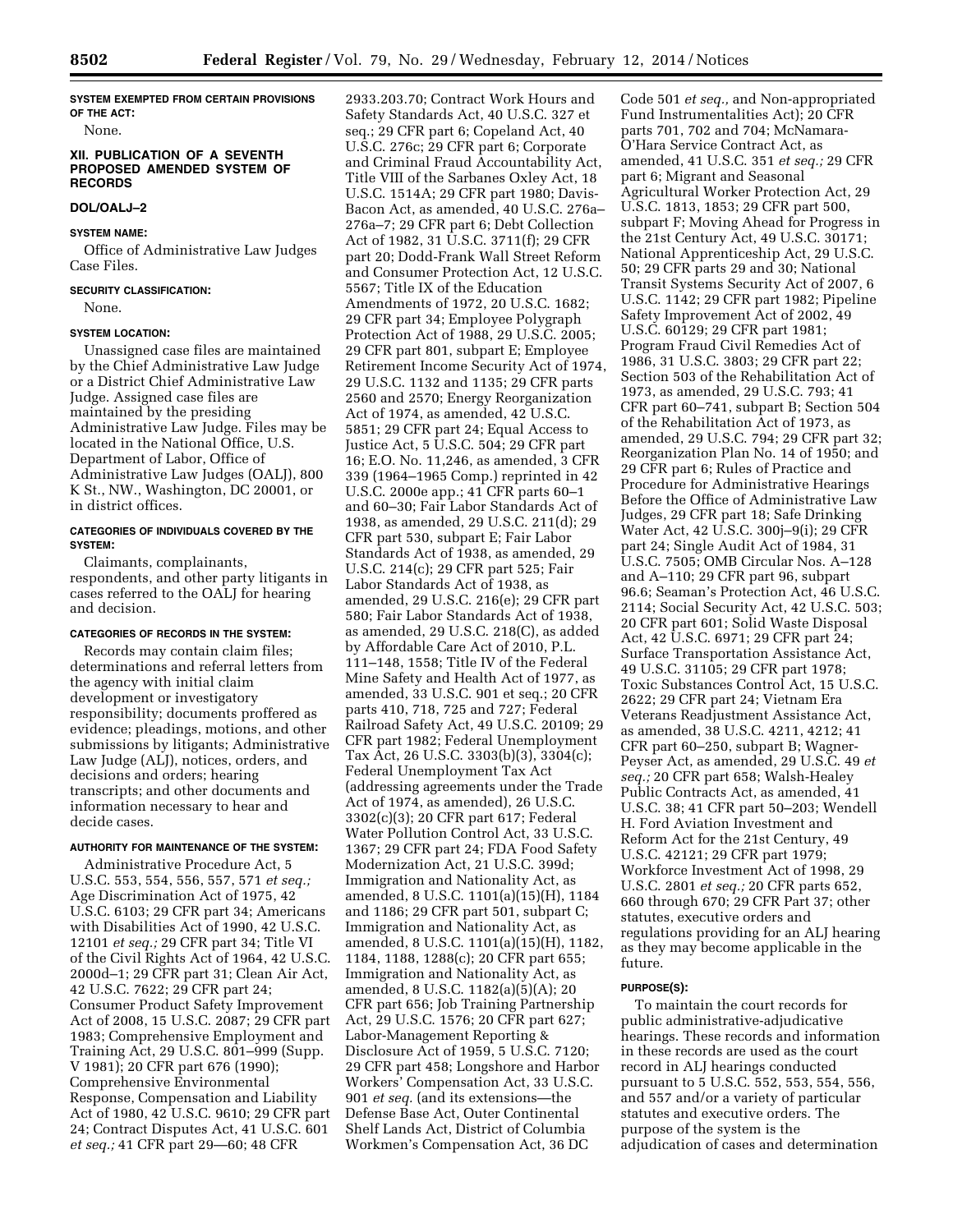of issues in hearings and appeals proceedings.

#### **ROUTINE USES OF RECORDS MAINTAINED IN THE SYSTEM, INCLUDING CATEGORIES OF USERS AND THE PURPOSES OF SUCH USES:**

In addition to the universal routine uses listed in the General Prefatory Statement to this document, the Department may disclose relevant and necessary data as follows:

Official case records, including final decisions and orders, may be disclosed to the Federal courts and boards that are charged with reviewing decisions on appeal.

Information from the official record may be disclosed to the parties or their attorneys or their non-attorney representatives in matters pending before the OALJ. Information from case files may also be disclosed pursuant to the Freedom of Information Act (FOIA), 5 U.S.C. 552.

ALJ decisions and orders and other selected orders are public agency records and are released to the public, for the purpose of creating a body of legal precedent which serves to guide the public regarding the statutes over which the OALJ exercises jurisdiction. Final decisions and orders and other selected orders are available on the agency's internet Web site at *[www.oalj.dol.gov](http://www.oalj.dol.gov)* and may be sent to commercial publishing companies for publication in paper form and over the internet. They are also available for public inspection at the OALJ's reading room.

# **DISCLOSURE TO CONSUMER REPORTING AGENCIES:**

None.

#### **POLICIES AND PRACTICES FOR STORING, RETRIEVING, ACCESSING, RETAINING, AND DISPOSING OF RECORDS IN THE SYSTEM:**

#### **STORAGE:**

Files are stored electronically and/or on paper.

#### **RETRIEVABILITY:**

Retrieved by case number or name of party.

#### **SAFEGUARDS:**

Access by authorized personnel only. Computer security safeguards are used for electronically stored data and locked locations for paper files.

#### **RETENTION AND DISPOSAL:**

In cases where the OALJ is the official custodian, inactive case files are retained for three years before being sent to a Federal Records Center. The Federal Records Center retains the files for an additional 15 years before they are authorized for destruction, except for

certain cases designated as precedent setting, which become permanent records. In cases where OALJ is not the official custodian, for example matters relating to Black Lung and Longshore (and extensions) cases, the official file is transferred to the appropriate federal custodial agency. When a case is appealed, the case file is forwarded to the appropriate administrative appellate agency, such as the Benefits Review Board, or the Administrative Review Board.

# **SYSTEM MANAGER(S) AND ADDRESS:**

Director of Program Operations, U.S. Department of Labor, Office of Administrative Law Judges, 800 K St., NW., Washington, DC 20001.

#### **NOTIFICATION PROCEDURE:**

Inquiries regarding the existence of records should be in the form of a written, signed request to the System Manager at the above address.

#### **RECORD ACCESS PROCEDURES:**

Individuals wishing to request access to their records should send a written, signed request to the System Manager.

#### **CONTESTING RECORD PROCEDURES:**

Individuals wishing to petition for an amendment to their records should send a written, signed request to the System Manager.

# **RECORD SOURCE CATEGORIES:**

Records may include information submitted by the agency with initial claims development or investigatory responsibility, claimants, complainants, respondents, and other parties to the case, amicus curiae, ALJs involved in a case, the court reporter, and in the case of remanded cases, the administrativeappellate body or Federal court.

# **SYSTEMS EXEMPTED FROM CERTAIN PROVISIONS OF THE ACT:**

None.

# **XIII. PUBLICATION OF AN EIGHTH PROPOSED AMENDED SYSTEM OF RECORDS**

# **DOL/OSHA–6**

# **SYSTEM NAME:**

Program Activity File.

# **SECURITY CLASSIFICATION:**

None.

# **SYSTEM LOCATION:**

Electronic files are kept at the National Information Technology Center. Paper files are kept at the Occupational Safety and Health Administration's (OSHA's) area offices.

#### **CATEGORIES OF INDIVIDUALS COVERED BY THE SYSTEM:**

Compliance Safety and Health Officers, State Program, Cooperative Program and Compliance Assistance Staff, and Safety and Health Consultants of the Occupational Safety and Health Administration and its grantees.

# **CATEGORIES OF RECORDS IN THE SYSTEM:**

Covering current and future program activities and program support activities conducted by safety and health compliance officers, consultants, and state program, cooperative program and compliance assistance staff. Examples of program activities include inspections, complaint investigations, time tracking, compliance assistance activities, consultations, state program tracking, Voluntary Protection Programs (VPP), Partnership and Alliance activities. Program support activities includes training, administrative duties, and general program work that is not associated with a discrete program activity.

### **AUTHORITY FOR MAINTENANCE OF THE SYSTEM:**

Occupational Safety and Health Act of 1970 (29 U.S.C. 651–678).

# **PURPOSE:**

These records are maintained to manage, process and document OSHA program actions and program related activities that support the programs (inspection, complaint investigation, time tracking, compliance assistance, consultation, state program tracking, voluntary protection, partnership and alliance). The data compiled from these records are used to manage day-to-day program operations and to analyze program effectiveness, efficiency and resource utilization in the various program areas and on activities within those program areas. The data are used by agency officials for performance management, planning and policy purposes.

#### **ROUTINE USES OF RECORDS MAINTAINED IN THE SYSTEM, INCLUDING CATEGORIES OF USERS AND THE PURPOSES OF SUCH USES:**

None, except for those universal routine uses listed in the General Prefatory Statement to this document.

# **DISCLOSURE TO CONSUMER REPORTING AGENCIES:**

None.

#### **POLICIES AND PRACTICES FOR STORING, RETRIEVING, ACCESSING, RETAINING AND DISPOSING OF RECORDS IN THE SYSTEM:**

#### **STORAGE:**

Files are stored electronically and/or on paper.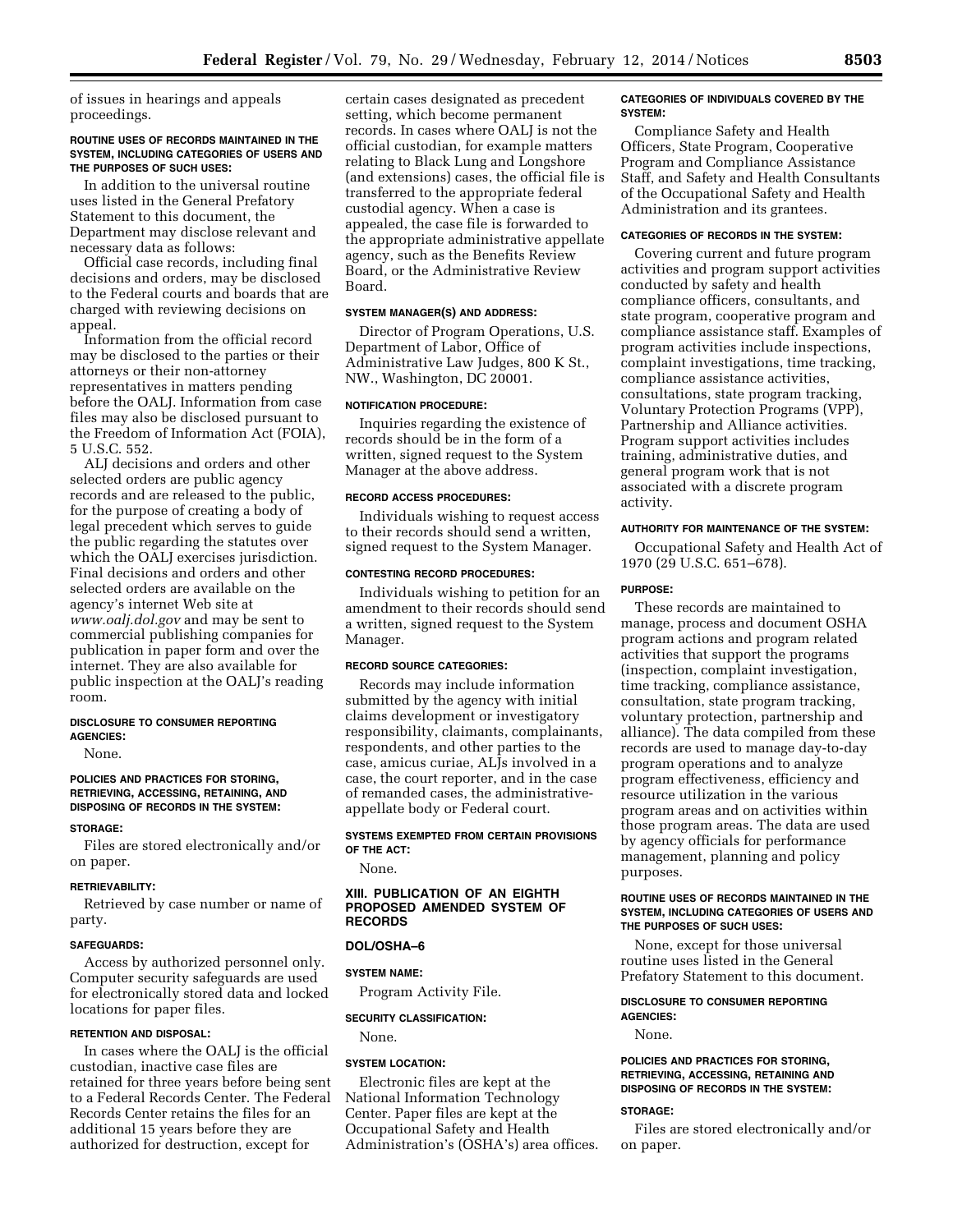# **RETRIEVABILITY:**

Individual records are retrievable by employee identifying number or by activity number for information related to a discrete activity. A system of permissions by job title and organization level will control access to individual records. Aggregate or summary data are retrievable based on a variety of selection criteria, including office, program area, activity type, employee category, etc.

# **SAFEGUARDS:**

Access by authorized personnel only. Computer security safeguards are used for electronically stored data and locked locations for paper files.

# **RETENTION AND DISPOSAL:**

Data files are maintained in accordance with National Archives and Records Administration Records Disposition Schedule.

# **SYSTEM MANAGER AND ADDRESS:**

Director, Office of Management Data Systems, Occupational Safety and Health Administration, U.S. Department of Labor, 200 Constitution Avenue NW., Washington, DC 20210.

#### **NOTIFICATION PROCEDURE:**

Individuals wishing to inquire whether this system of records contains information about them should contact the System Manager at the address listed above.

# **RECORD ACCESS PROCEDURE:**

Individuals wishing to gain access to records should contact the System Manager at the address listed above.

#### **CONTESTING RECORD PROCEDURE:**

Individuals wishing to request amendment of any record should contact the System Manager at the address listed above.

# **RECORD SOURCE CATEGORIES:**

Data records for program areas including inspection, complaint investigation, time tracking, compliance assistance, consultation, state program tracking, voluntary protection, partnership and alliance, completed by safety and health compliance officers, consultants, and state program, cooperative program and compliance assistance staff.

# **SYSTEMS EXEMPTED FROM CERTAIN PROVISIONS OF THE ACT:**

Not applicable.

#### **XIV. PUBLICATION OF A NINTH PROPOSED AMENDED SYSTEM OF RECORDS**

#### **DOL/SOL–15**

# **SYSTEM NAME:**

Solicitor's Office Litigation Files.

#### **SECURITY CLASSIFICATION:**

None.

# **SYSTEM LOCATION:**

National and regional locations of the Office of the Solicitor.

# **CATEGORIES OF INDIVIDUALS COVERED BY THE SYSTEM:**

Plaintiffs, defendants, respondents, witnesses and other individuals who may have provided information relating to, or who may have been involved in matters that are part of litigation in which the Department is involved.

# **CATEGORIES OF RECORDS IN THE SYSTEM:**

The system contains records, including settlement agreements, gathered by the various Offices of the Solicitor. The records may be derived from materials filed with the Department, court records, pleadings, statements of witnesses, information received from Federal, State, local and foreign regulatory organizations and from other sources. The system also contains records that incorporate the work product of the various Solicitor offices and other privileged documents.

# **AUTHORITY FOR MAINTENANCE OF THE SYSTEM:**

5 U.S.C. 301.

# **PURPOSE(S):**

These records are maintained for the purpose of prosecuting violations of labor laws, for defending lawsuits and claims brought against the Department, and for otherwise representing the Department in litigation matters.

#### **ROUTINE USES OF RECORDS MAINTAINED IN THE SYSTEM, INCLUDING CATEGORIES OF USERS AND THE PURPOSES OF SUCH USE:**

None, except for those universal routine uses listed in the General Prefatory Statement to this document.

#### **DISCLOSURE TO CONSUMER REPORTING AGENCIES:**

None.

#### **POLICIES AND PRACTICES FOR STORING, RETRIEVING, ACCESSING, RETAINING, AND DISPOSING OF RECORDS IN THE SYSTEM:**

#### **STORAGE:**

Files are stored electronically and/or on paper.

#### **RETRIEVABILITY:**

By name.

#### **SAFEGUARDS:**

Access by authorized personnel only. Computer security safeguards are used for electronically stored data and locked locations for paper files.

# **RETENTION AND DISPOSAL:**

Litigation files are maintained in accordance with the General Records Schedule located at *[https://](https://www.dol.gov/dol/records/) [www.dol.gov/dol/records/.](https://www.dol.gov/dol/records/)* 

#### **SYSTEM MANAGER(S) AND ADDRESS:**

The appropriate Associate Solicitor, Regional Solicitor, or Associate Regional Solicitor, Office of the Solicitor, U.S. Department of Labor, 200 Constitution Avenue NW., Washington, DC 20210 and regional offices.

#### **NOTIFICATION PROCEDURE:**

Inquiries should be mailed or presented to the appropriate System Manager at the address listed above.

#### **RECORD ACCESS PROCEDURES:**

A request for access shall be addressed to the System Manager at the address listed above.

# **CONTESTING RECORD PROCEDURES:**

A petition for amendments shall be addressed to the appropriate System Manager and must meet the requirements of 29 CFR 71.9.

#### **RECORD SOURCE CATEGORIES:**

Component agency investigative files; investigators; other law enforcement personnel; attorneys; witnesses; informants; other individuals; Federal, State and local agencies; opinion files; miscellaneous files.

# **SYSTEMS EXEMPTED FROM CERTAIN PROVISIONS OF THE ACT:**

Under the specific exemption authority provided by 5 U.S.C.  $552a(k)(2)$ , this system is exempt from the following provisions of the Privacy Act: 5 U.S.C. 552a(c)(3), (d), (e)(l),  $(e)(4)(G)$ ,  $(H)$ ,  $(I)$ , and  $(f)$  of the Act. Disclosure of the information contained in this system to the subject of the record could enable the subject of the record to take action to escape prosecution and could avail the subject greater access to information than that already provided under rules of discovery. In addition, disclosure of information might lead to intimidation of witnesses, informants, or their families, and impair future investigations by making it more difficult to collect similar information.

# **XV. DECOMMISSIONING OF FIVE OBSOLETE SYSTEMS OF RECORDS**

#### **RECORDS:**

1. DOL/ARB–1, *Administrative Review Board Appeals Files*